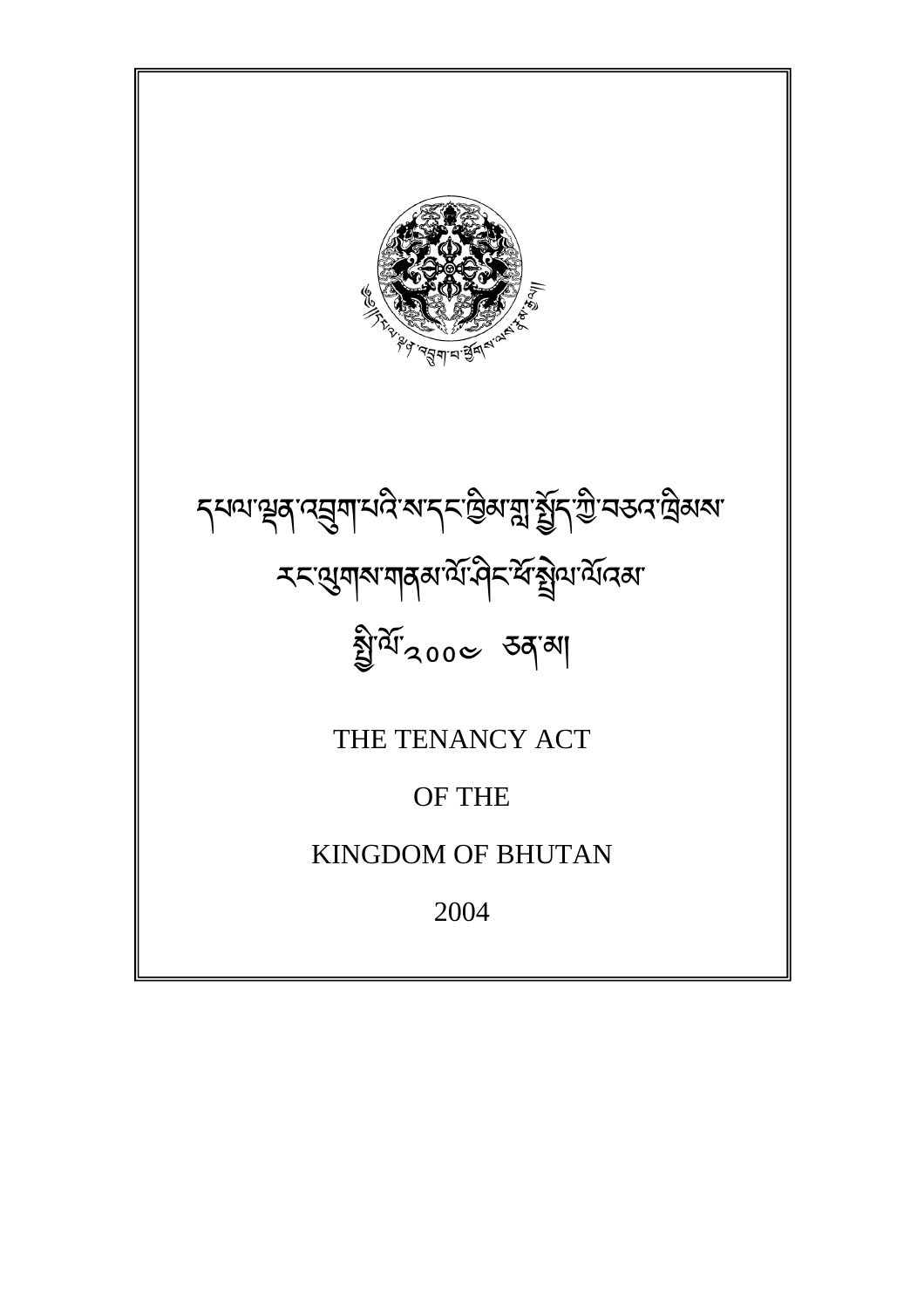### CONTENT

| Section          | Page                                                   |  |
|------------------|--------------------------------------------------------|--|
|                  |                                                        |  |
|                  |                                                        |  |
| 1.               |                                                        |  |
| $\overline{2}$ . |                                                        |  |
|                  |                                                        |  |
| 3.               |                                                        |  |
| $\overline{4}$ . |                                                        |  |
|                  | <b>CHAPTER III - RENTAL UNIT AND LEASE OF LAND FOR</b> |  |
|                  | NON-AGRICULTURAL PURPOSES 3                            |  |
| 5.               |                                                        |  |
| 6.               |                                                        |  |
| 6.1.             |                                                        |  |
| 6.2.             |                                                        |  |
| 7 <sub>1</sub>   |                                                        |  |
| 7.1              |                                                        |  |
| 7.2.             |                                                        |  |
|                  |                                                        |  |
| 8.               |                                                        |  |
| 9.               |                                                        |  |
| 9.1.             |                                                        |  |
| 9.2.             |                                                        |  |
| 10 <sup>1</sup>  |                                                        |  |
| 11.              |                                                        |  |
| 12.              |                                                        |  |
|                  | 8                                                      |  |
| 13.              |                                                        |  |
| 13.1.            |                                                        |  |
| 13.2.            |                                                        |  |
| 14.              |                                                        |  |
| 14.1.            |                                                        |  |
| 14.2.            |                                                        |  |

# ii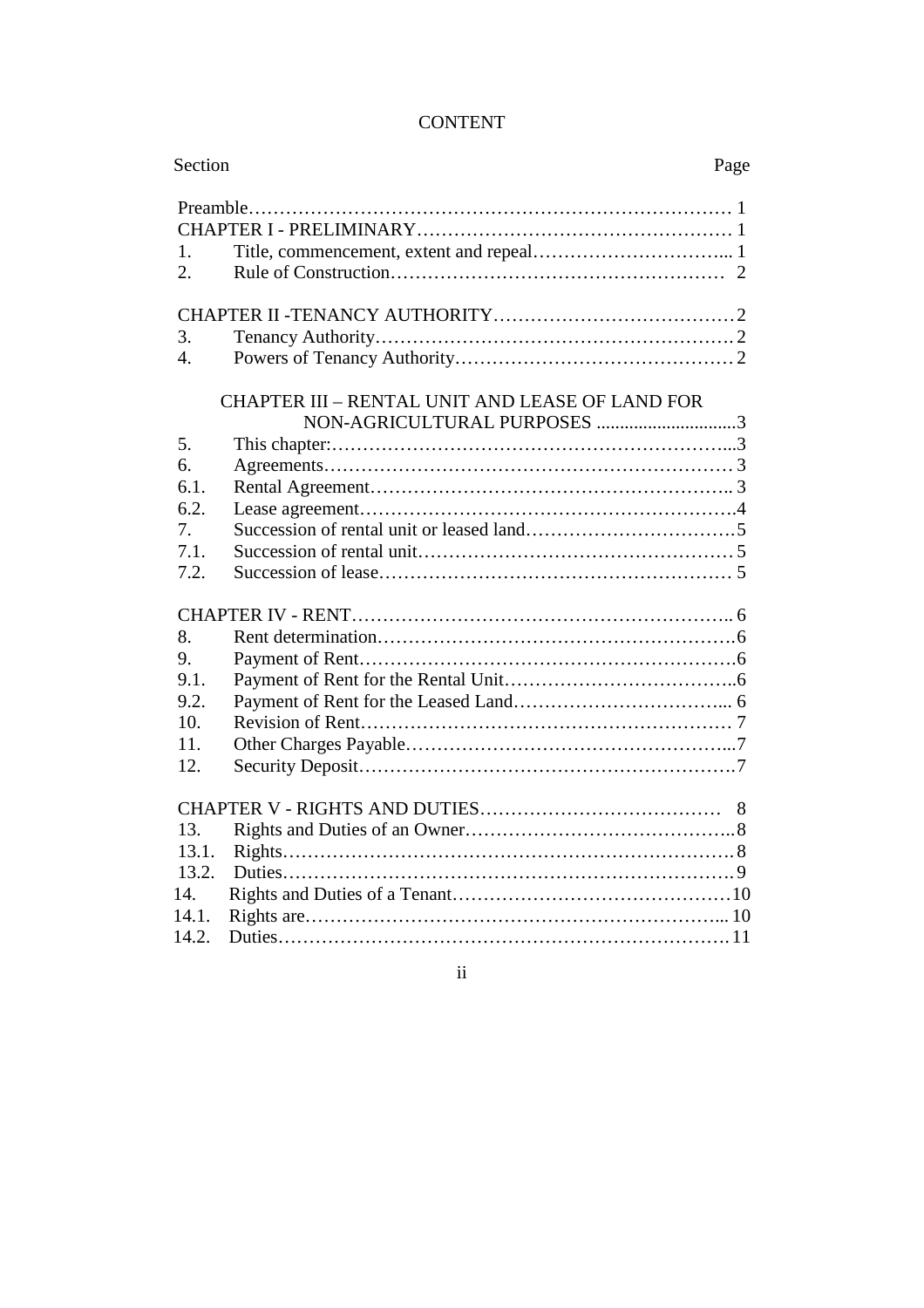| 15.   |                                                         |  |
|-------|---------------------------------------------------------|--|
| 15.1. |                                                         |  |
| 15.2. |                                                         |  |
| 16.   |                                                         |  |
| 16.1. |                                                         |  |
| 16.2. |                                                         |  |
|       |                                                         |  |
| 17.   | Charges for the Conference Hall, Warehouse and Store 15 |  |
|       |                                                         |  |
| 18.   |                                                         |  |
| 19.   |                                                         |  |
|       |                                                         |  |
| 20.   |                                                         |  |
| 21.   |                                                         |  |
| 22.   |                                                         |  |
|       |                                                         |  |
| 23.   |                                                         |  |
| 24.   |                                                         |  |
| 25.   |                                                         |  |
| 26.   |                                                         |  |
| 27.   |                                                         |  |
| 28.   |                                                         |  |
| 29.   |                                                         |  |
| 30.   |                                                         |  |
| 31.   |                                                         |  |
| 32.   |                                                         |  |
| 33.   |                                                         |  |
| 34.   |                                                         |  |
|       |                                                         |  |
|       |                                                         |  |
|       |                                                         |  |
|       |                                                         |  |

iii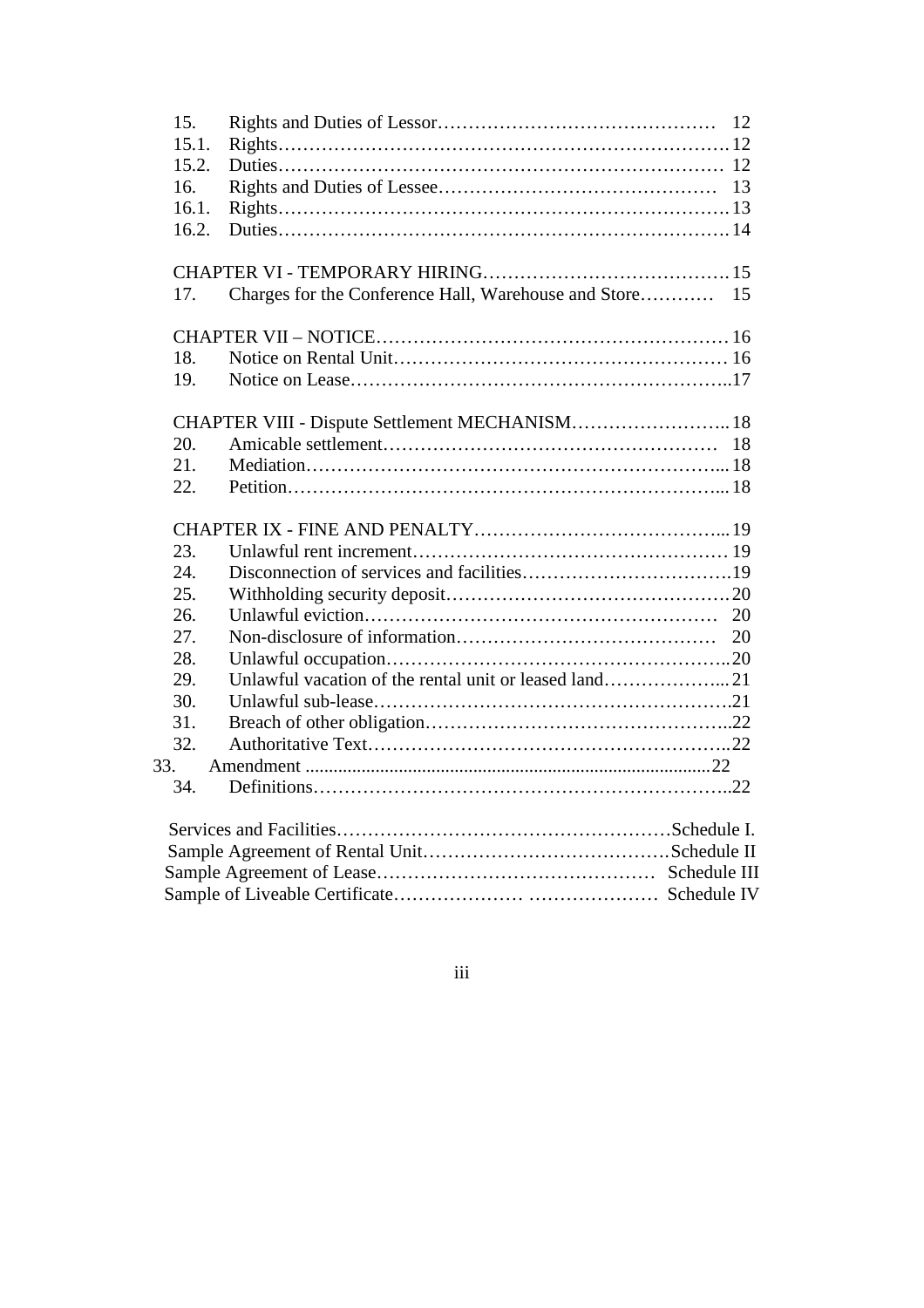# **THE TENANCY ACT OF THE KINGDOM OF BHUTAN, WOOD MALE MONKEY YEAR 2004**

#### **Preamble**

**We, the People of Bhutan, in order to improve the quality of life, maintain the domestic Tranquility and peace, to ensure economic growth and prosperity to ourselves and our Posterity, do ordain and establish this Tenancy Act for the Kingdom of Bhutan during the Thirty Second year of the Glorious reign of His Majesty Druk Gyalpo Jigme Singye Wangchuck.** 

**Be it enacted by the National Assembly of Bhutan in its 82nd session on 14th Day of the 6th Month of the Wood Monkey Year, corresponding to 30th Day of July 2004.** 

### **CHAPTER - I PRELIMINARY**

#### **1. Title, commencement, extent, repeal.**

#### **1.1. Title**

This Act shall be called THE TENANCY ACT OF THE KINGDOM OF BHUTAN, 2004;

#### **1.2. Commencement**

This act shall come into force in the Wood Monkey year,  $6<sup>th</sup>$  Month and  $14<sup>th</sup>$  Day corresponding to the 30<sup>th</sup> Day of July 2004.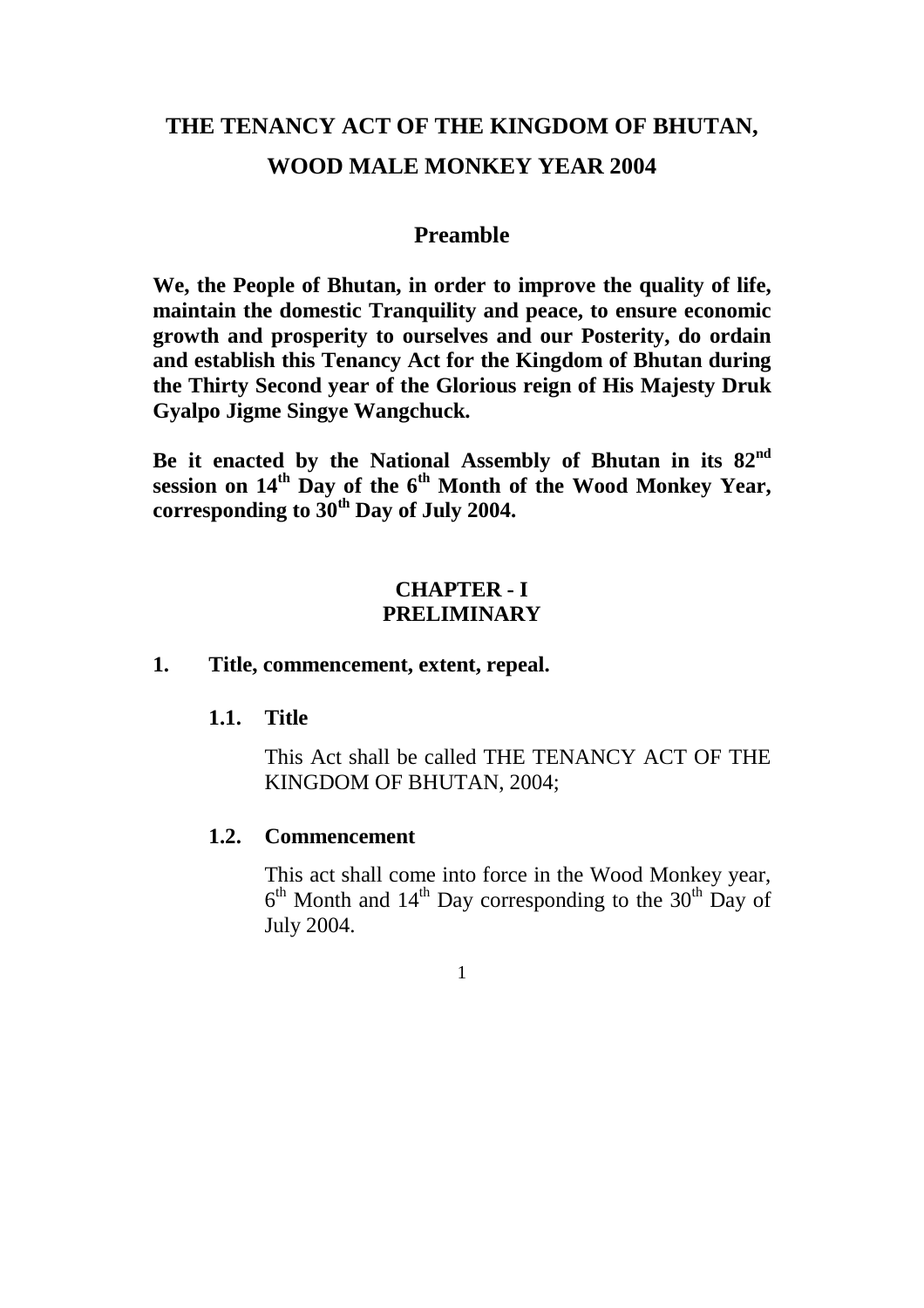#### **1.3. Extent**

This act shall extend to the whole of the Kingdom of Bhutan and it applies to both the Government and private rental unit.

### **1.4. Repeal**

This Act shall supersede all earlier Acts, rules and regulations pertaining to tenancy.

### **2. Rule of Construction**

In this Act, unless the context indicates otherwise, the singular shall include the plural and the masculine shall include the feminine.

## **CHAPTER - II TENANCY AUTHORITY**

### **3. Tenancy Authority**

The designated authority under the Ministry of Works and Human Settlement shall be the rental authority.

### **4. Powers of Tenancy Authority**

- 4.1 The Authority shall be the authority for the administration of this Act.
- 4.2 The Authority shall establish a Dispute Settlement Committee to hear complaints and give decisions.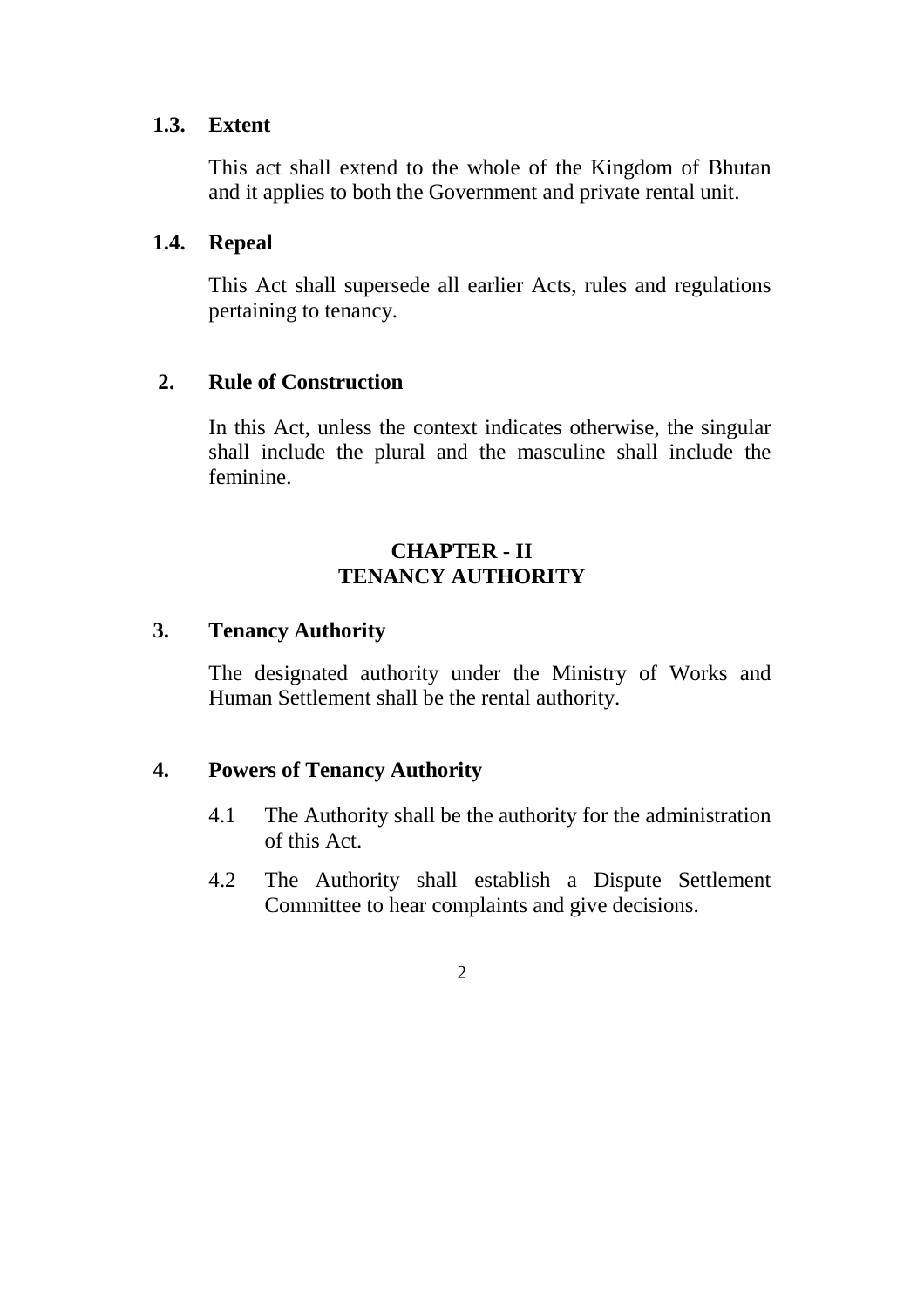- 4.3 The Authority shall receive complaints and refer to the Dispute Settlement Committee.
- 4.4 The Head of the Authority may make Rules to enforce the provisions of this Act.
- 4.5 The Head of the Authority may delegate the powers under this Act to the concerned agencies in the Dzongkhag and the Geog for enforcement of this Act.

### **CHAPTER - III RENTAL UNIT AND LEASE OF LAND FOR NON AGRICULTURAL PURPOSES**

### **5. This chapter:**

- 5.1 Applies to rental units used or intended for use as rented residential or commercial premises and lease of nonagricultural land.
- 5.2 Shall not apply to use of land under the Land Act, 1979.

### **6. Agreements**

#### **6.1. Rental Agreement**

- 6.1.1 A tenancy shall be created by an agreement in writing signed by the parties and two independent witnesses, legal stamp affixed to it.
- 6.1.2 The agreement shall be executed in two original copies that shall be retained by the parties each.
- 6.1.3 The agreement shall be executed for a certain period as specified in the agreement.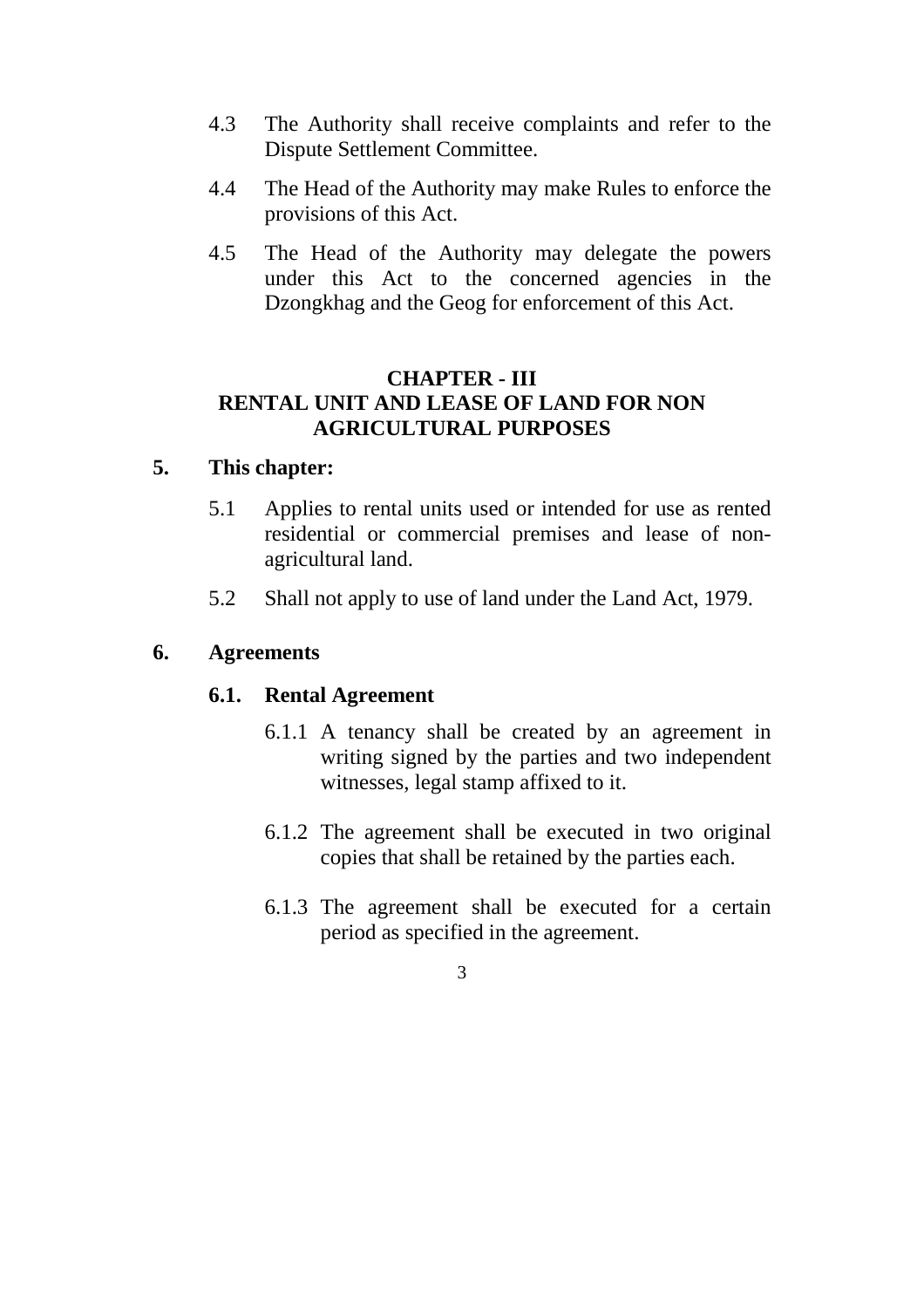6.1.4 The agreement shall include:

- (a) The name and address of the parties;
- (b) The duration;
- (c) The amount of the monthly rent for the rental unit;
- (d) Purpose; and
- (e) Entry condition report.
- 6.1.5 Any term or condition of the agreement, which is contradictory to the provision of this Act or inconsistent with the other laws of the Kingdom of Bhutan, shall be void.

#### **6.2 Lease agreement**

- 6.2.1 A lease shall be created by an agreement in writing signed by the parties and two independent witnesses, with legal stamps affixed to it.
- 6.2.2 The lease agreement shall be executed in two original copies that shall be retained by the parties each.
- 6.2.3 The lease agreement shall be executed for a certain period as specified in the agreement.
- 6.2.4 The lease agreement shall include:
	- (a) The name and address of the parties;
	- (b) The duration of the lease;
	- (c) The amount of the monthly rent for the leased land;
	- (d) Purpose; and
	- (e) Entry condition report.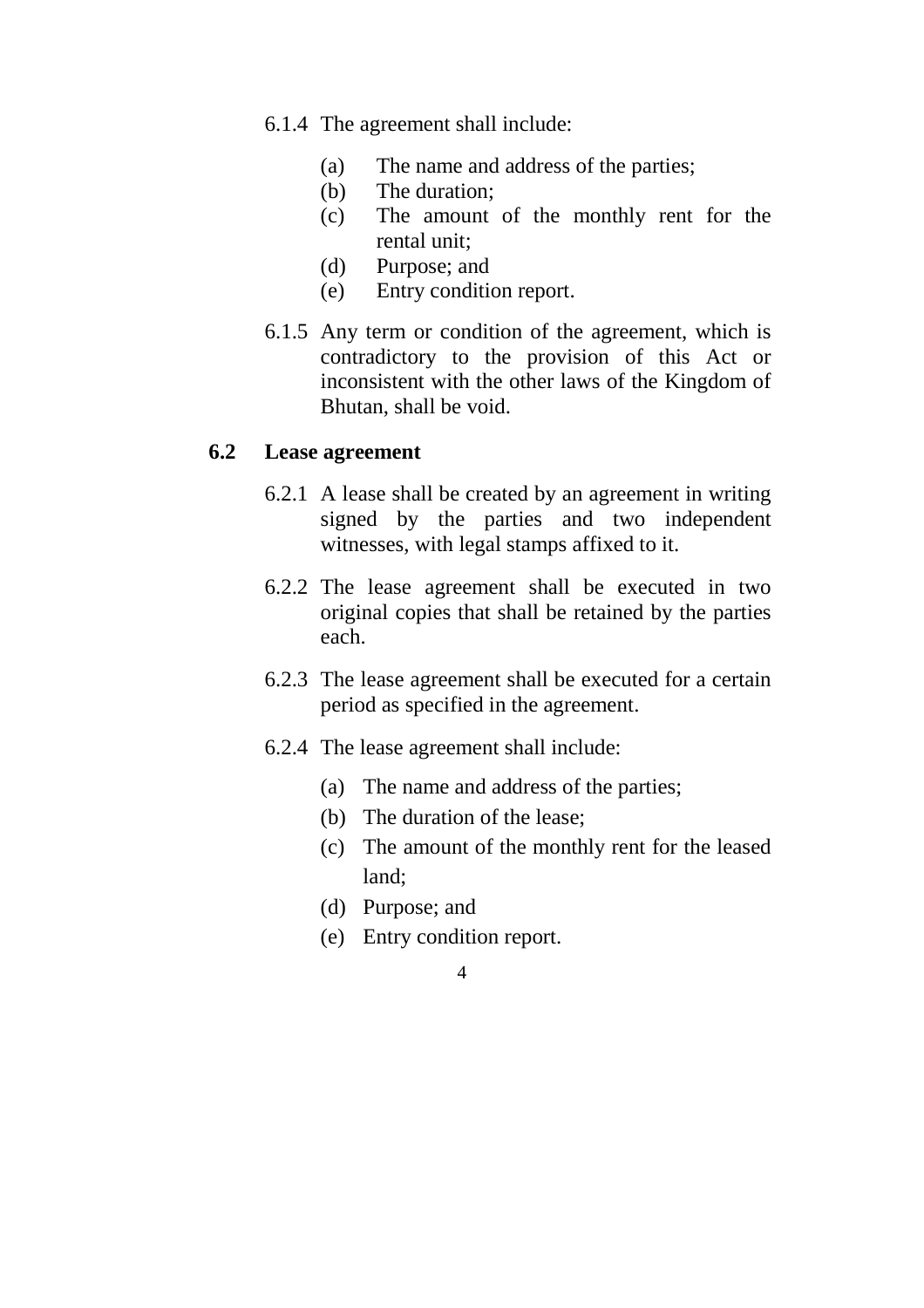6.2.5 Any term or condition of the agreement, which is contradictory to the provision of this Act or inconsistent with the other laws of the Kingdom of Bhutan, shall be void.

### **7. Succession of rental unit or leased land**

#### **7.1. Succession of rental unit**

In the event of death of a tenant during the subsistence of tenancy, the right of tenancy shall devolve upon members of the tenant's family in the following order:

- 7.1.1 Spouse;
- 7.1.2 Children;
- 7.1.3 Parents;
- 7.1.4 Any other member of the family;

provided that the successor had ordinarily been living in the rental unit with the tenant at the time of his death.

#### **7.2 Succession of lease**

In the event of death of a lessee during the subsistence of the lease, the lessee's rights shall devolve upon his successors in the following order:

- 7.2.1 Spouse;
- 7.2.2 Children;
- 7.2.3 Parents;
- 7.2.4 Any other member of the family;

provided that the successor had ordinarily been living on the leased land with the lessee at the time of his death.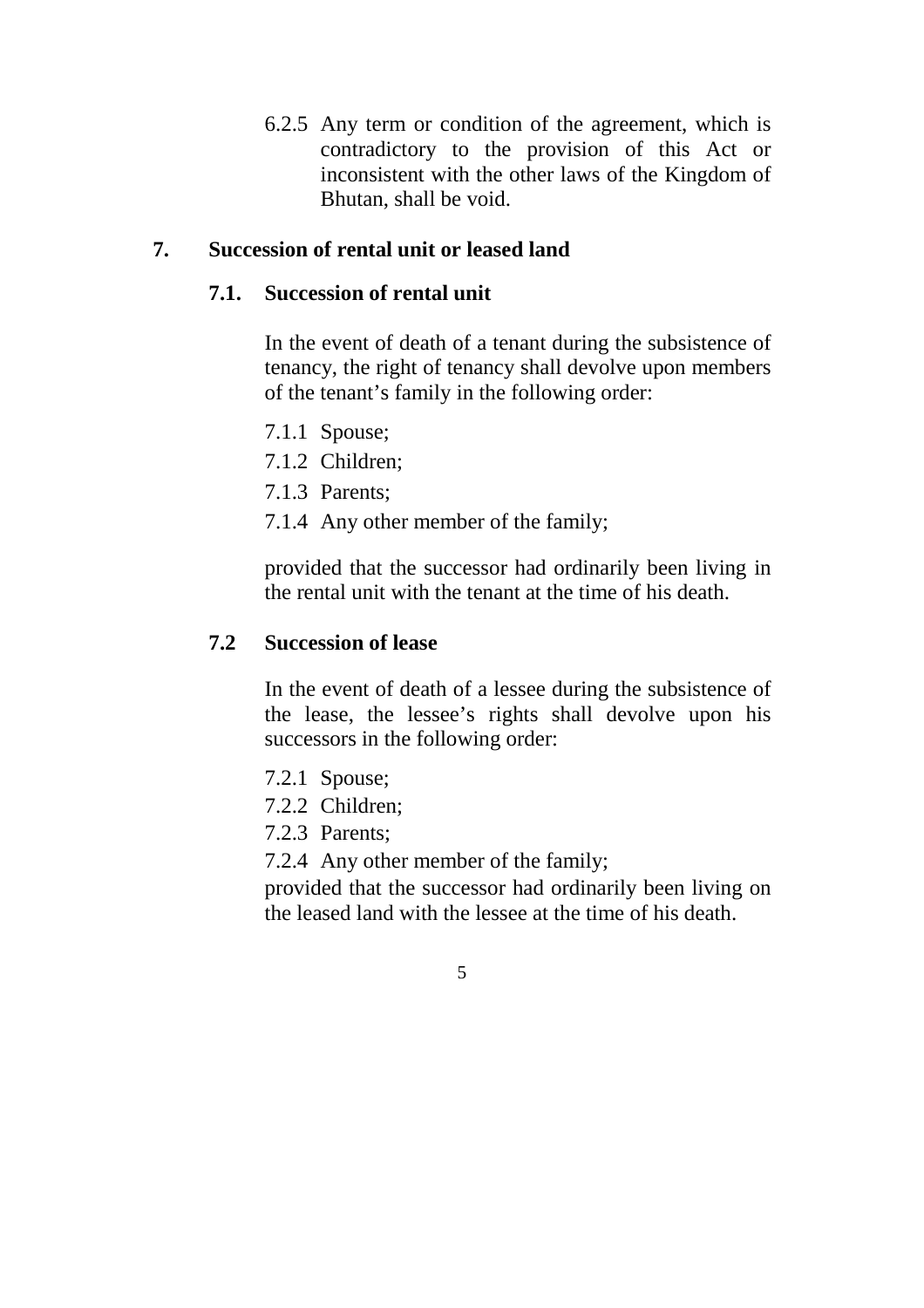## **CHAPTER - IV RENT**

#### **8. Rent determination**

- 8.1. The monthly rent for the rental unit shall be determined by an agreement between the parties.
- 8.2 The parties shall determine the rent for the lease of land by the lease agreement.

### **9. Payment of Rent**

### **9.1 Payment of Rent for the Rental Unit**

- 9.1.1 The tenant shall pay the rent as specified in the agreement.
- 9.1.2 The tenant shall pay the rent on or before the fifth day of the following month after the expiry of the preceding month.
- 9.1.3 In the event the tenant fails to pay the monthly rent on time, he shall pay the amount with the lawful interests.
- 9.1.4 The owner shall issue receipts upon receipt or payment of rent, security deposit or any other relevant payment.
- 9.1.5 The owner shall not demand the rent or other charges related to rental unit before the end of month.

#### **9.2 Payment of Rent for the Leased Land**

9.2.1 The lessee shall pay the rent as specified in the agreement.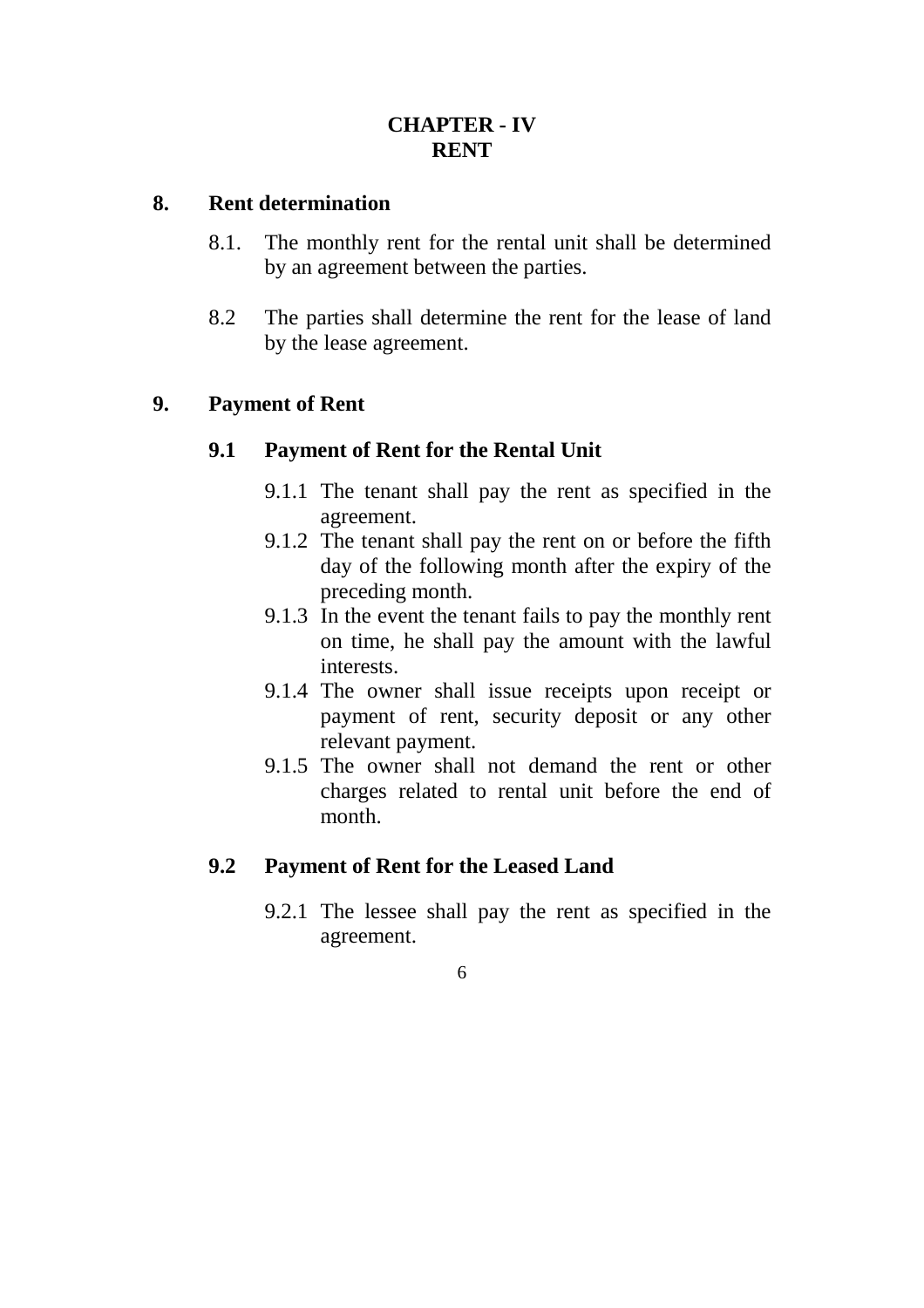- 9.2.2 The lessee's failure to pay rent on the date as agreed in the agreement shall be liable to pay the amount with the lawful interest*.*
- 9.2.3 The lessor shall issue receipt for the payment of rent, security deposit or any other relevant payment.

#### **10. Revision of Rent**

- 10.1 The owner shall not increase the rent before two years from the day on which a new tenant occupies the house.
- 10.2 The increment of rent shall not exceed 10% of the monthly rent.
- 10.3 The rent for the leased land may be revised as specified in the lease agreement.

### **11. Other Charges Payable**

- 11.1 A tenant shall pay to the concerned authorities for the services and facilities used.
- 11.2 A lessee shall pay charges for the services and facilities provided in the land, to the concerned authorities.

### **12. Security Deposit**

- 12.1 The tenant may deposit the security deposit as specified in the agreement.
- 12.2 The owner shall refund the security deposit as specified in the agreement.
- 12.3 The lessee may deposit the security deposit as specified in the terms of the lease agreement.
- 12.4 The lessor shall refund the security deposit as specified in the lease agreement.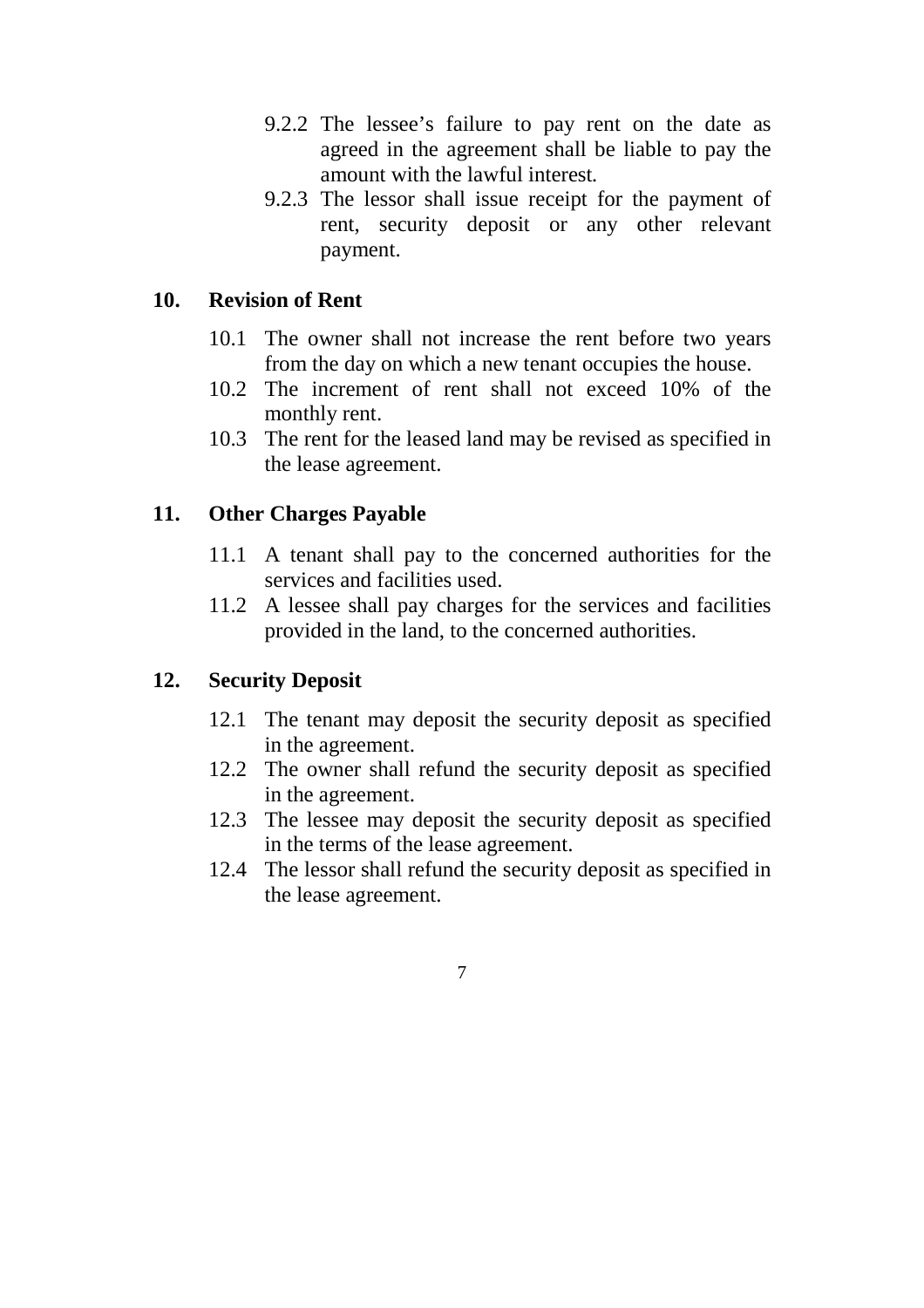### **CHAPTER - V RIGHTS AND DUTIES**

#### **13. Rights and Duties of an Owner**

#### **13.1. Rights**

- 13.1.1. The owner shall have right to enter into the rental unit, if the tenant had locked the rental unit and not paid the rent for two months and could not be found the tenant with due diligence.
- 13.1.2. The agreement may allow the owner to terminate the tenancy during the subsistence of tenancy in accordance with this Act, if the rental unit is required only for himself provided that the tenant occupies the rental unit at least for a period of six months from the date of executing the agreement.
- 13.1.3. The owner shall have right to evict if:
	- (a) Rent has been owing in respect of the rental unit for two months;
	- (b) The tenant refuses to vacate the rental unit after the expiry or termination of the tenancy;
	- (c) The tenant does not comply with the terms and conditions of the agreement or the provisions of this Act; and
	- (d) The tenant creates nuisance to other tenants or carries out any dangerous activities.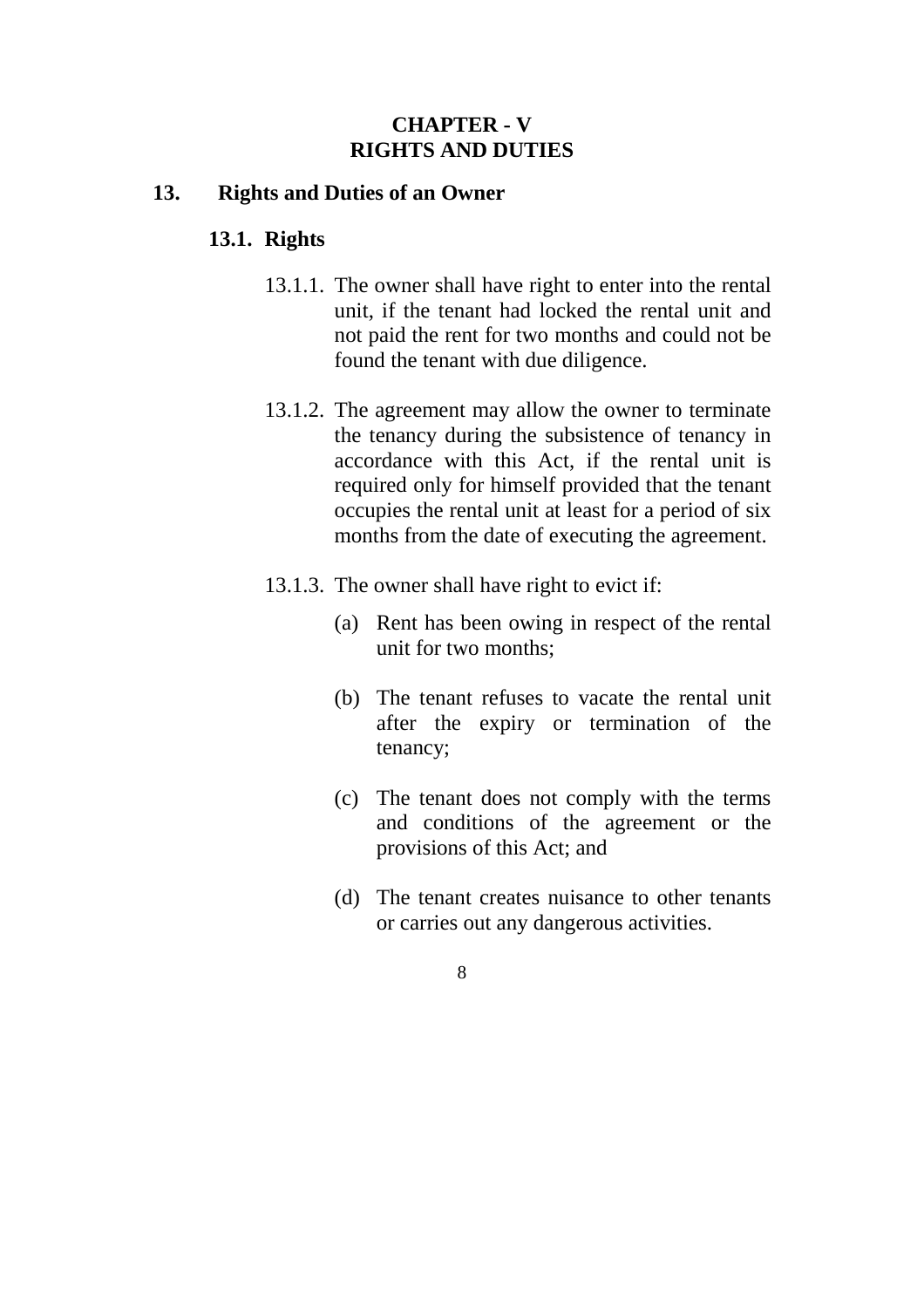#### **13.2 Duties**

The owner shall:

- 13.2.1 Keep the rental unit fit for decent living;
- 13.2.2 Provide the rental unit and premises in line with the health and safety rules and regulations;
- 13.2.3 Obtain liveable certificate from the appropriate authority at the time of execution of agreement;
- 13.2.4 Repair suo moto or on the complaints of the tenant, the rental unit and the premises as per the terms and conditions of the agreement;
- 13.2.5 Keep all common areas safe, clean and free from hazards;
- 13.2.6 Insure the rental unit;
- 13.2.7 Enter the rental unit only with the consent of the tenant except in emergency;
- 13.2.8 Ensure the peaceful living of the tenant;
- 13.2.9 Not evict the tenant unlawfully during the subsistence of tenancy;
- 13.2.10 Not discontinue or withhold any services and facilities enjoyed by the tenant without just and sufficient cause;
- 13.2.11 Prevent the tenant causing nuisance and annoyance to neighbours, and other tenants or uses the premises for immoral or illegal activities;
- 13.2.12 Notify the tenant in writing the sale of the rental unit with other necessary information;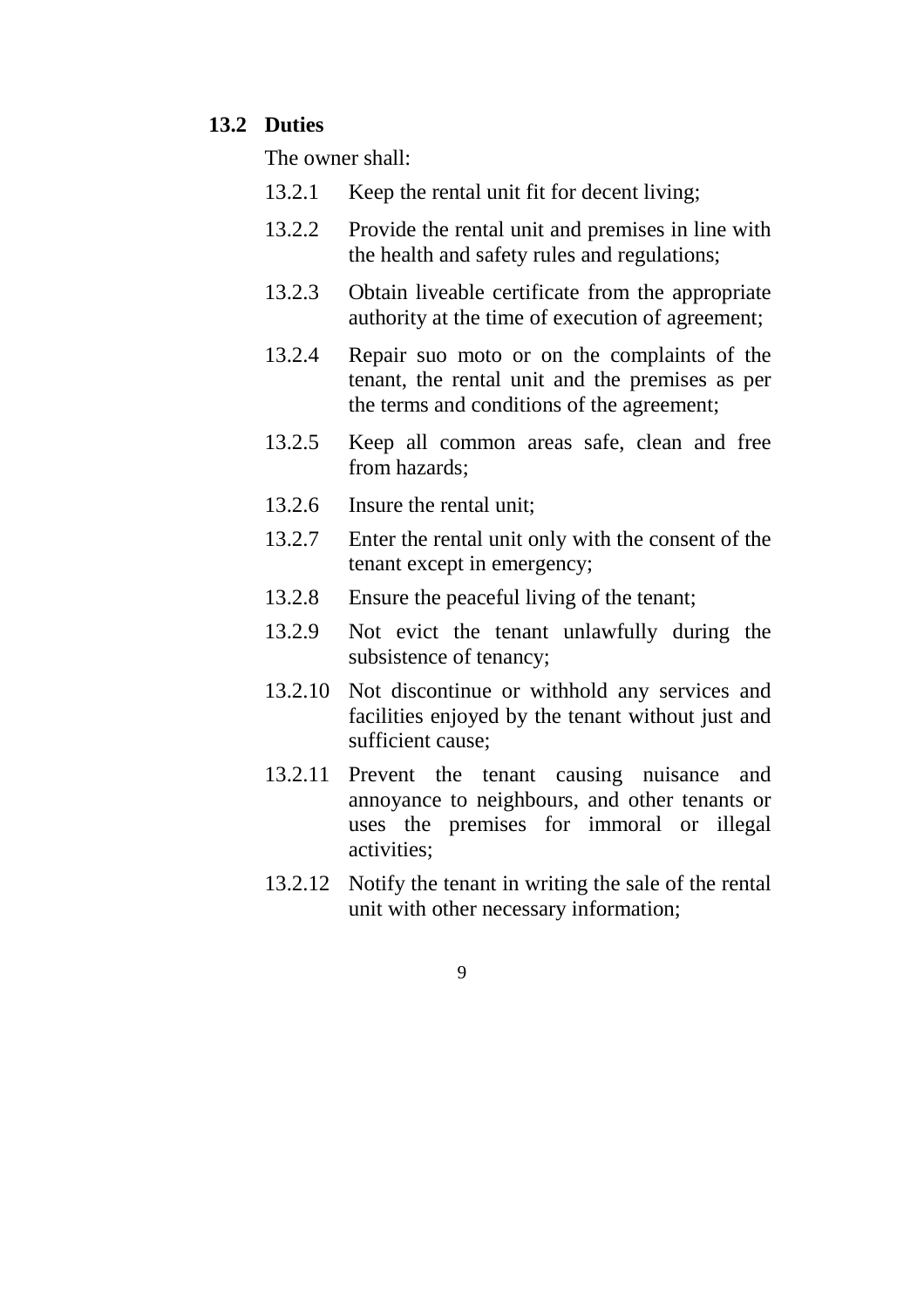- 13.2.13 If the rented rental unit and the leased land is sold and if the buyer (owner) wants to use the land and the rental unit as before, the agreement between the tenant and the earlier owner shall be respected by the new owner.
- 13.2.14 If the sold rental unit and the land is to be used for other purpose by the buyer (owner), the tenant shall be informed two months before in writing.

#### **14. Rights and Duties of a Tenant**

#### **14.1. Rights are:**

- 14.1.1 A decent dwelling rental unit;
- 14.1.2 Protection against unlawful eviction by the owner;
- 14.1.3 Protection against lockouts and seizure of personal property;
- 14.1.4 Privacy and peaceful enjoyment of the rental unit and the premises during the subsistence of the agreement;
- 14.1.5 Leave the rental unit during the subsistence of tenancy in accordance with this Act;
- 14.1.6 The tenant may sublease the rental unit as specified in the agreement; and
- 14.1.7 Vacate the rental unit if tenant is transferred, after serving a one month written notice to the owner before vacating the rental unit.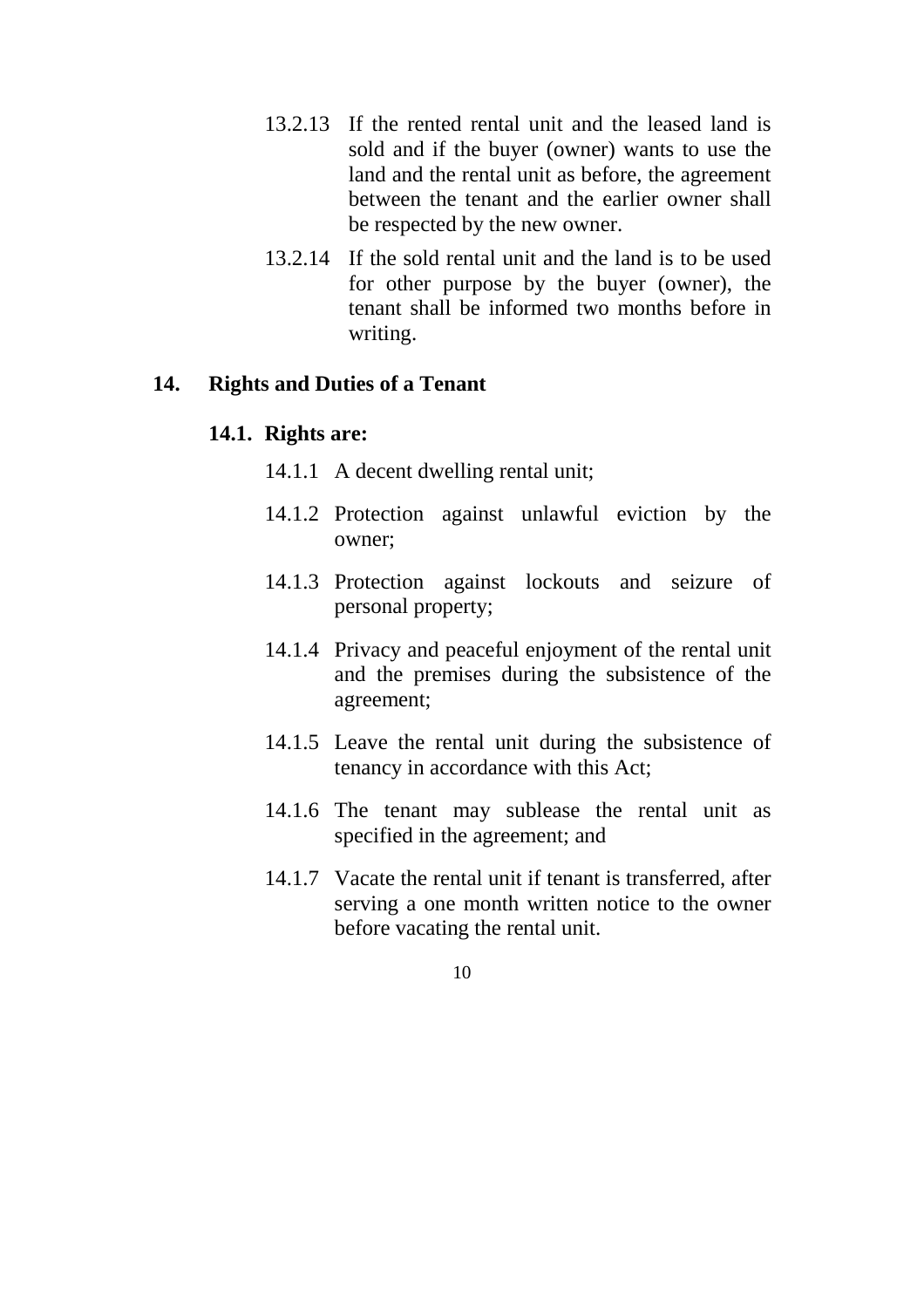#### **14.2. Duties**

The tenant shall:

- 14.2.1. Pay rent when it is due under this Act;
- 14.2.2. Use the rental unit and the premises with due care;
- 14.2.3. Not commit nuisance and annoyance to the neighbours and other tenants nor shall use the premises for the unlawful purposes;
- 14.2.4. Dispose garbage to proper place and also live hygienically;
- 14.2.5. Inform the owner about the known fact, on which the tenant has and the owner has no knowledge, any danger likely to happen to the rental unit or premises;
- 14.2.6. Be liable for any damage caused to the rental unit or the premises due to his negligence except for the normal wear and tear;
- 14.2.7. Not alter the structure of the rental unit or premises without the consent of the owner;
- 14.2.8. Hand over the rental unit as per the entry condition report in good condition as taken over except for the normal wear and tear; and
- 14.2.9. Not use the rental unit and premises for the purpose other than for which it was rented.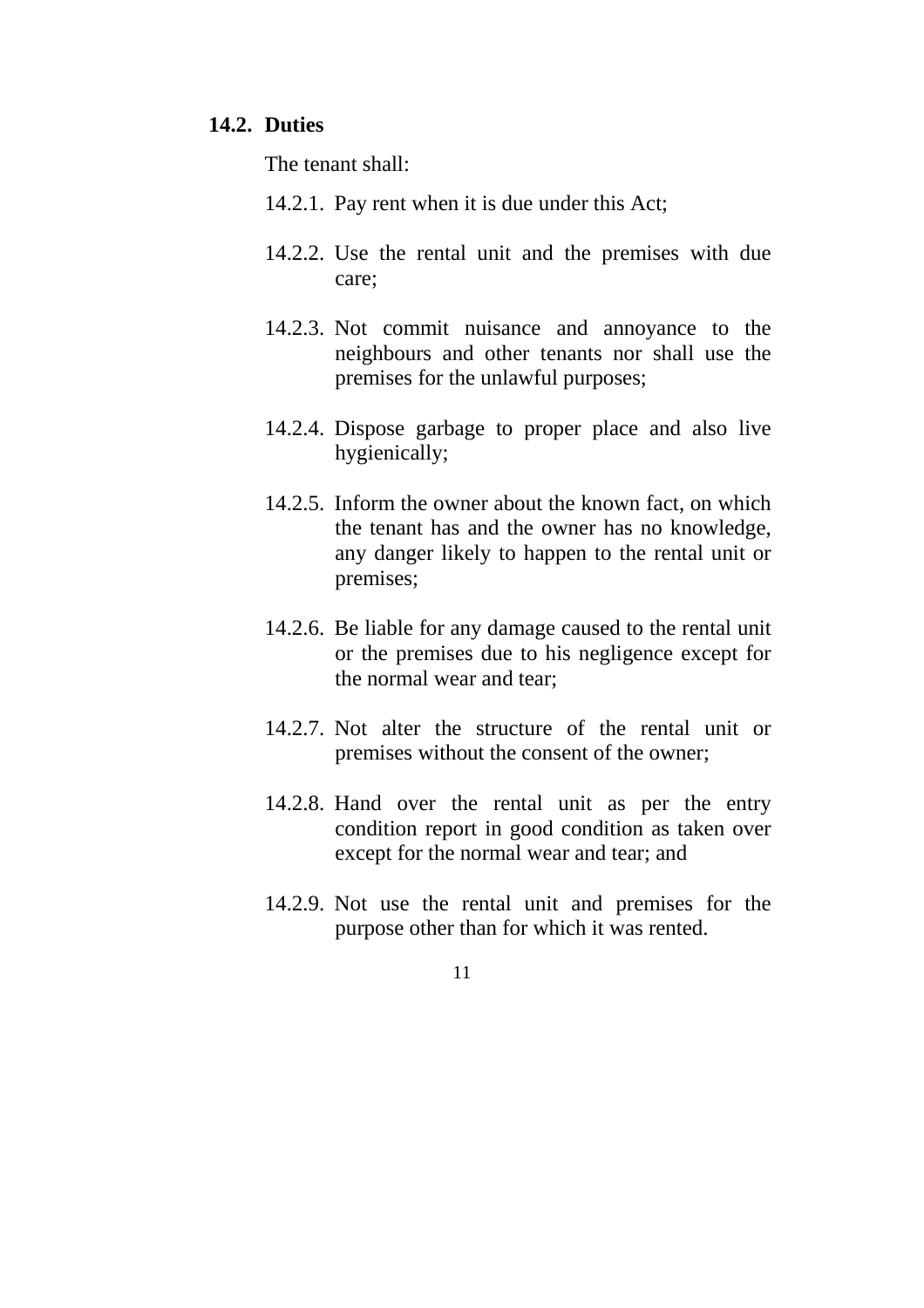#### **15. Rights and Duties of Lessor**

#### **15.1. Rights**

- 15.1.1. If the lessee fails to pay the monthly rent, the due amount shall be paid with the lawful interest.
- 15.1.2. The lessor shall be compensated by the lessee for the damage or loss caused due to nonperformance of the terms and conditions under the lease agreement.
- 15.1.3. The amount of compensation under sub-section 15.1.2. is entitled based on the nature and gravity of damage or loss caused.
- 15.1.4. The lessor may evict the lessee as permitted by the lease agreement and the provisions of this Act.

#### **15.2. Duties**

- 15.2.1. The lessor is bound to disclose to the lessee any material defect in the use of land.
- 15.2.2. The lessor is bound to put the lessee in possession of the land during the subsistence of the agreement.
- 15.2.3. The lessor shall pay all taxes levied on the leased land during the subsistence of the lease.
- 15.2.4. The lessor shall not deprive the lessee of the right to peaceful enjoyment of the land during the lease except in emergency.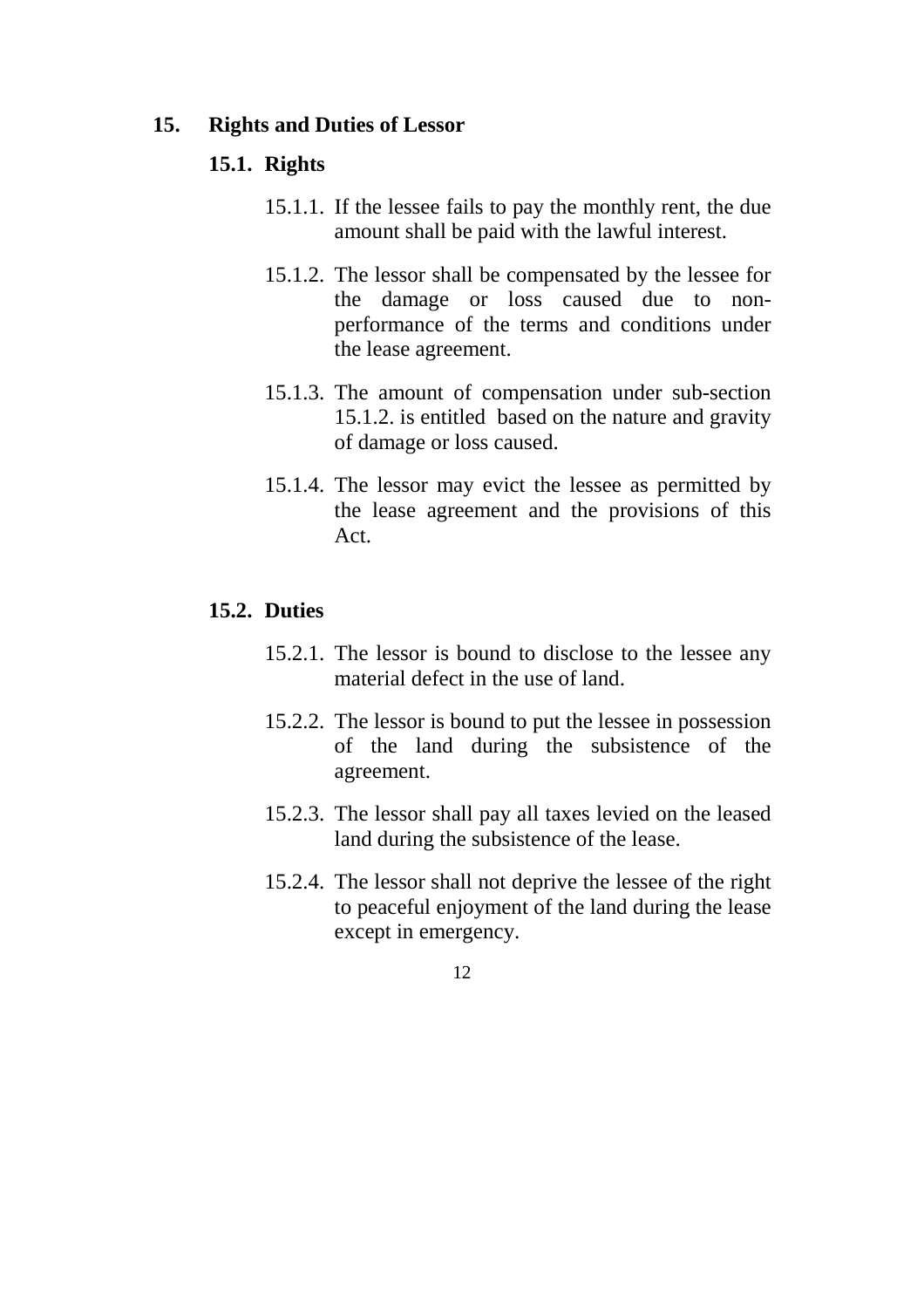- 15.2.5. Not discontinue or withhold any services and facilities enjoyed by the lessee without just and sufficient cause.
- 15.2.6. The lessor shall not evict the lessee from the leased land in violation of the lease agreement and the provisions of this Act during the subsistence of the lease.

#### **16. Rights and Duties of Lessee**

#### **16.1. Rights**

- 16.1.1. In the event of any material part of the leased land being wholly destroyed or rendered substantially or permanently unfit for the purpose for which it was leased, due to natural forces or land acquisition by the Government for the developmental activities in accordance with the Land Act, the lease shall be terminated with notice.
- 16.1.2. If the lessor owes some money to other people and if the lessee is instructed by the lessor in writing to make such payments for him, it shall be deducted from the rent or the lessee is entitled to claim the amount with the lawful interests.
- 16.1.3. The lessee shall be compensated by the lessor for the damage caused due to non-performance of the terms and conditions of the lease agreement.
- 16.1.4. The amount of compensation under sub-section 16.1.3 shall be determined based on the nature and gravity of the damage caused.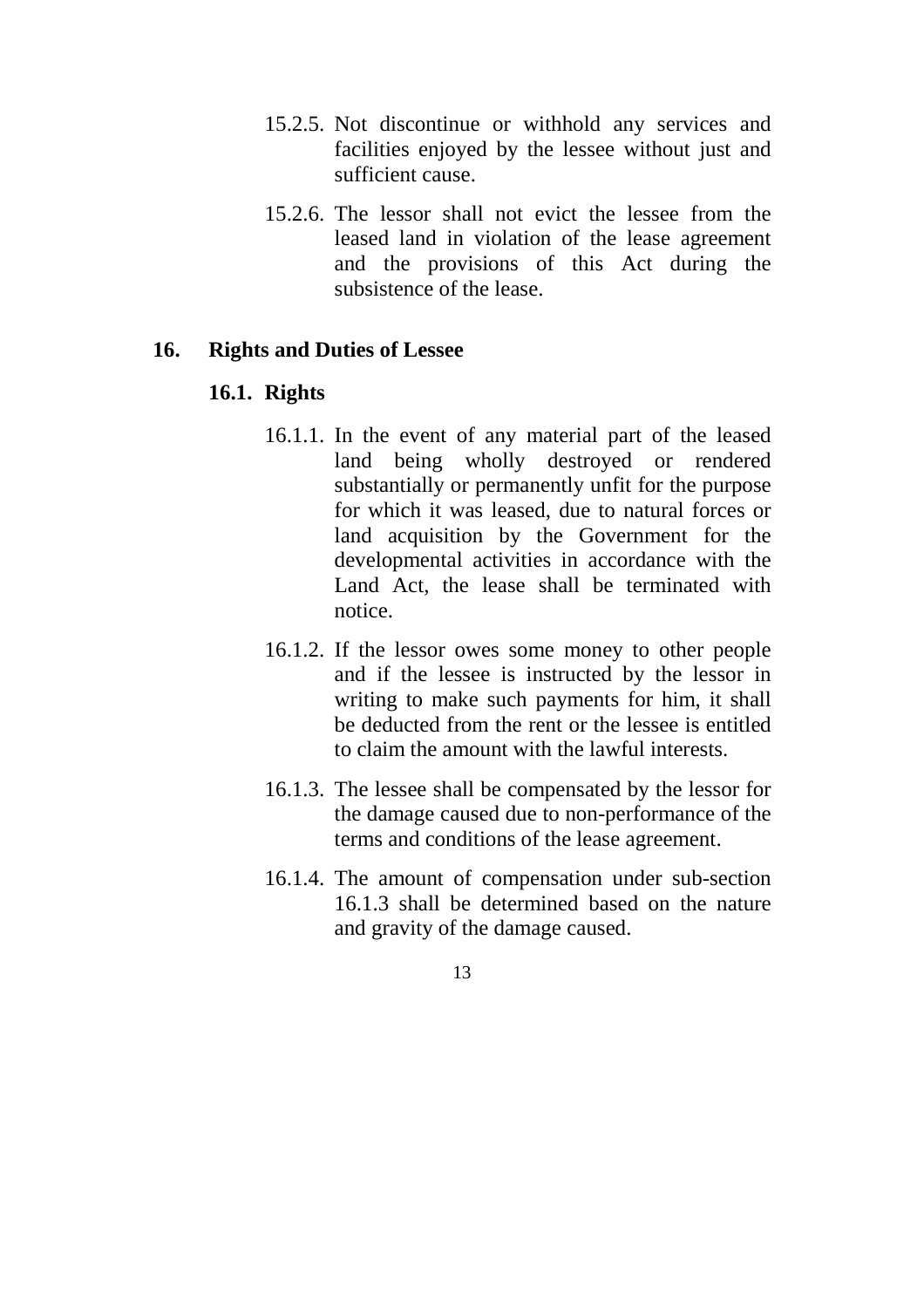- 16.1.5. When the lease is terminated by the parties, the lessee or his successor is entitled to all the structures built by the lessee and prevailing upon the property, and to free ingress and egress to gather and carry them.
- 16.1.6. The lessee may sublease the land as specified in the lease agreement.

### **16.2. Duties**

16.2.1 The lessee may, except otherwise expressly mentioned in the lease agreement, remove all things, which he has attached to the earth at the expiry of the agreement or within the termination of agreement, and leave the land in the original condition.

### 16.2.2 **Exception**

When the lease is terminated due to any material part of the leased land being wholly destroyed or rendered substantially or permanently unfit for the purpose for which it was leased, due to natural forces or land acquisition by the Government for developmental activities, the lessee or his successor is entitled to all the structures built by the lessee upon the leased land, and to free ingress and egress to gather and carry them.

16.2.3. The lessee is bound to give, with reasonable diligence, notice to the lessor when he is aware of any danger to the land or any encroachment made upon, or any interference with the lessor's right.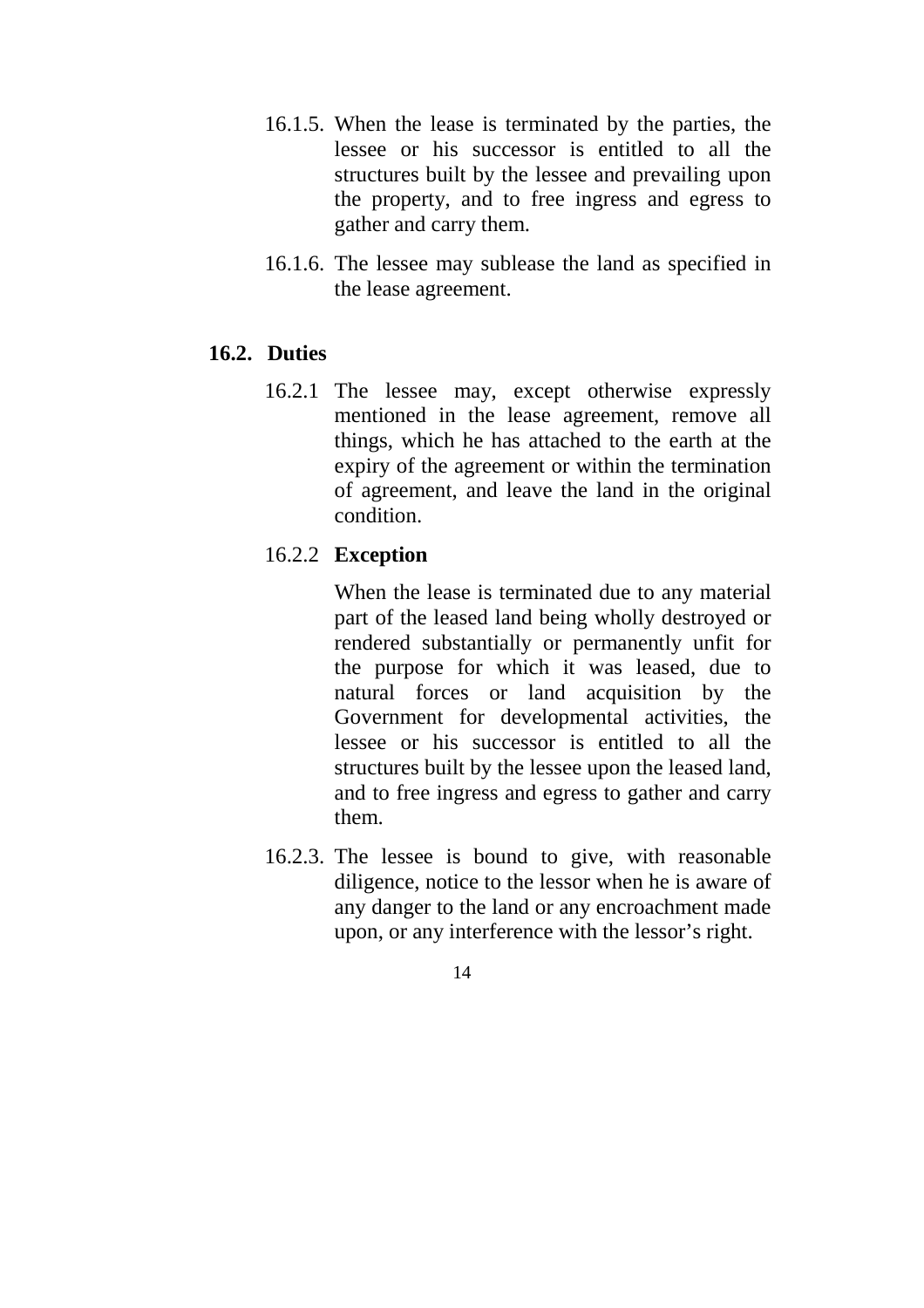- 16.2.4. The lessee shall, except otherwise expressly mentioned in the lease agreement not erect any permanent structure on the land.
- 16.2.5. The lessee shall not leave the leased land during the subsistence of lease otherwise than in accordance with this Act for any purpose.
- 16.2.6. The lessee shall not use the land for any purpose other than, for which it was leased.

#### **CHAPTER - VI TEMPORARY HIRING**

#### **17. Charges for the Conference Hall, Warehouse and Store**

- 17.1. This provision applies to temporary hiring of conference hall, warehouse, store or any other similar structure (in this section called the "hiring unit") for a period less than one month.
- 17.2. The parties shall execute an agreement which includes:
	- 17.2.1. The charge for the hiring;
	- 17.2.2. Purpose of the hiring; and
	- 17.2.3. The duration of the hiring.
- 17.3. Unless the parties have executed an agreement as required by sub-section 17.2, the temporary hiring is prohibited.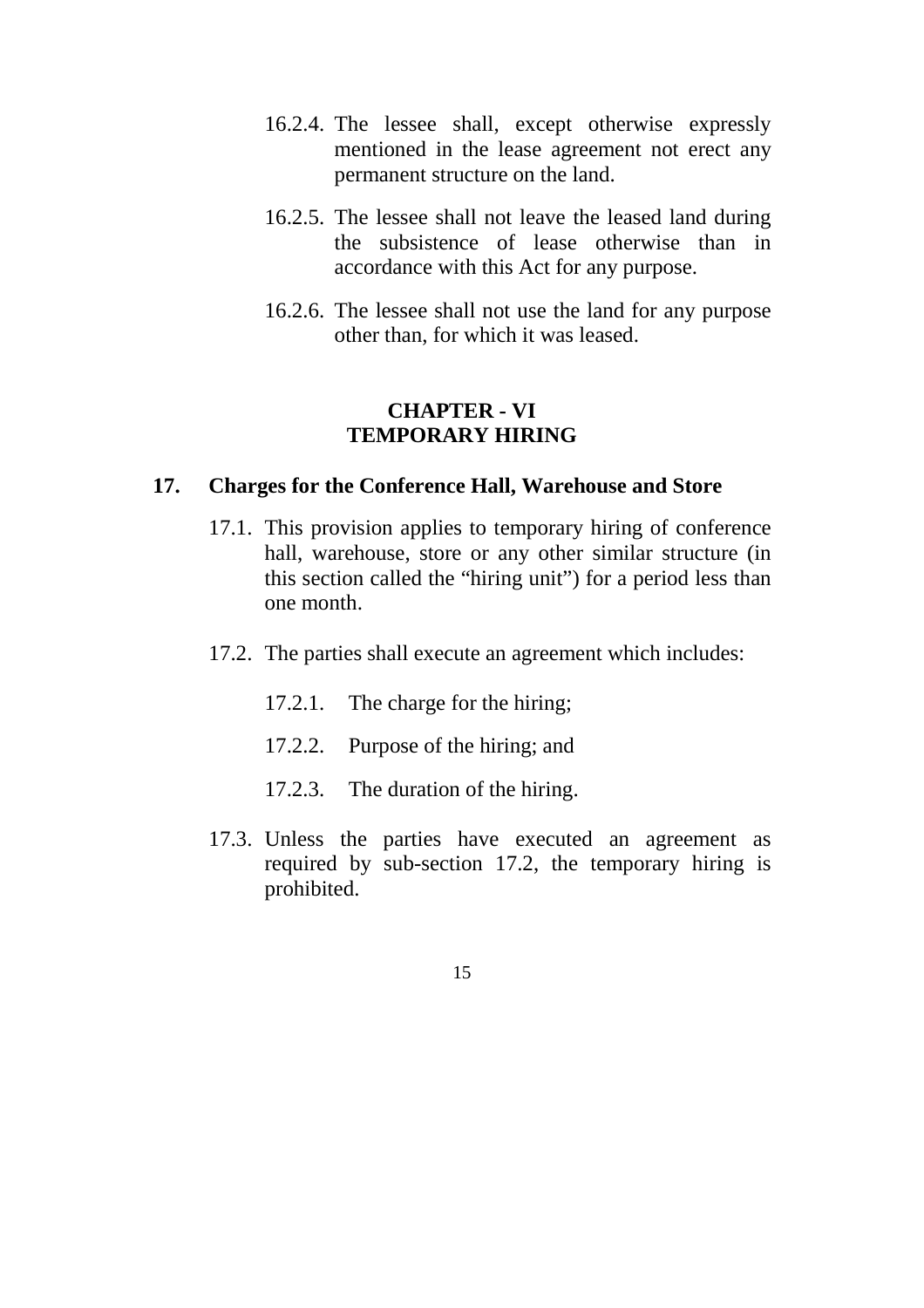17.4. If a party is in default under sub-section 17.2, the defaulting party shall compensate the other party for the damages, at the rate of 50% of the charge.

#### **CHAPTER – VII NOTICE**

#### **18. Notice on Rental Unit**

- 18.1. Where the owner wishes to discontinue the tenant at the end of the tenancy, he shall serve the tenant a written notice of two months in advance.
- 18.2. Where under the agreement, the owner has the right to reacquire the rental unit for his own occupation during the subsistence of tenancy, the owner may exercise that right by serving the tenant a written notice of two months in advance.
- 18.3. If the owner has to evict the tenant in accordance with the section 13.1.3 of this Act, but in contradictory to other grounds of the Act, the owner shall serve the written notice two months in advance.
- 18.4. The owner shall serve the tenant a written notice of three months in advance for rent increment.
- 18.5. A notice under sub-section 18.1, 18.2, 18.3 or 18.4 shall be served to the tenant at the rental unit.
- 18.6. Where a tenant wishes to vacate the rental unit at the end of the tenancy, he shall serve the owner a written notice of two months in advance.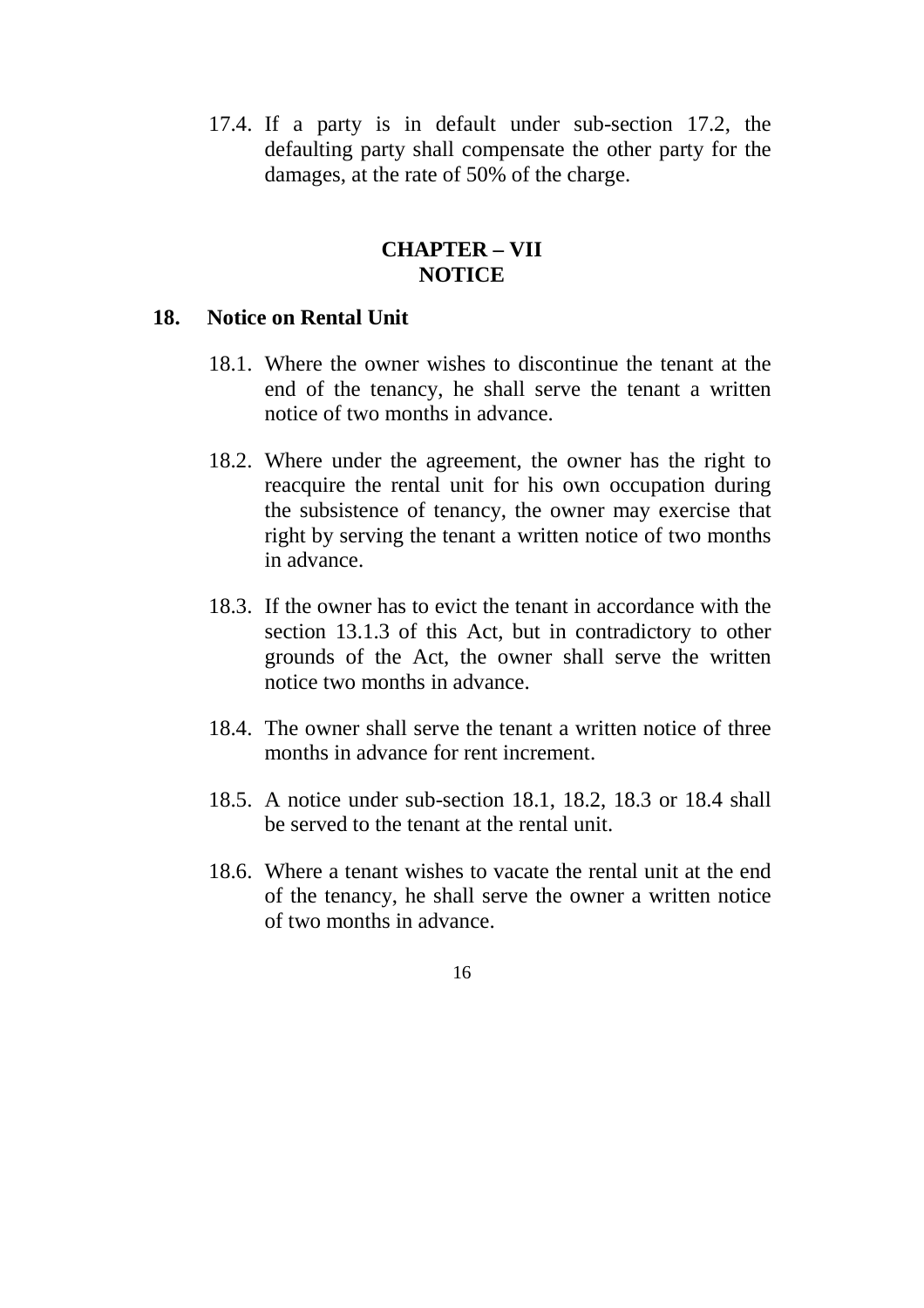- 18.7. Where under the agreement the tenant has the right to terminate the tenancy during the subsistence of the tenancy, the tenant may exercise that right by serving the owner a written notice of two months in advance.
- 18.8. Where a tenant wishes to renew the agreement, he shall serve the owner a written notice of two months in advance.
- 18.9. A notice under sub-section 18.6, 18.7 or 18.8 shall be served to the owner at the mailing address stated in the tenancy agreement.

#### **Exception**

- 18.10.Where a tenant is dead during the subsistence of tenancy and the dependants waive their right of succession under this Act, they shall immediately notify the owner and vacate the rental unit.
- 18.11.Where a tenant is dead at the end of tenancy, the owner shall give two months period to the successor to vacate the rental unit.
- 18.12.The tenant shall vacate the rental unit immediately with notice, when the rental unit is damaged by natural forces and rendered unfit for dwelling.

#### **19. Notice on Lease**

19.1. Where the lessor wishes to evict the lessee at the end of the lease, he shall serve the lessee a written notice of six months in advance.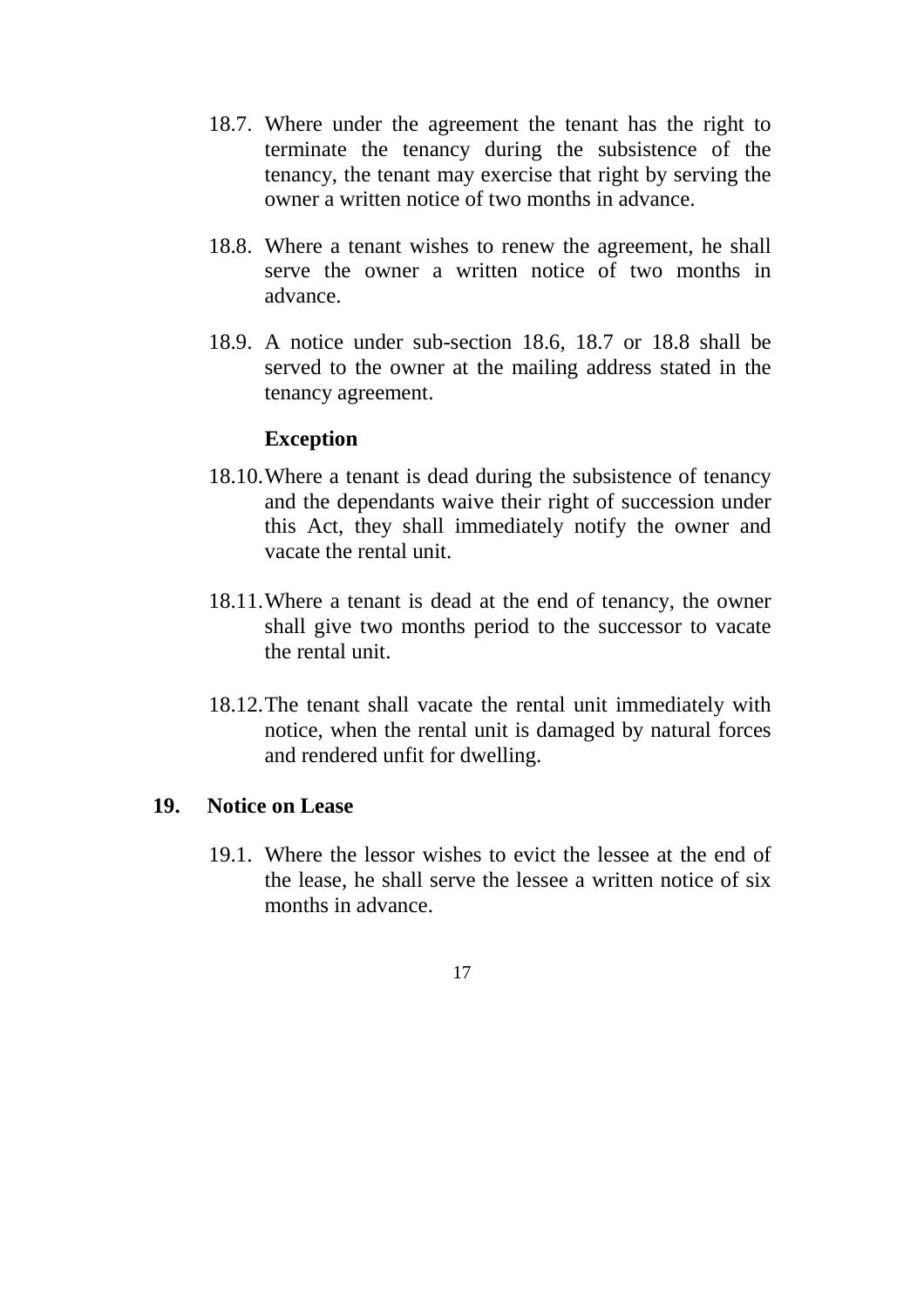- 19.2. Where a lessee wishes to renew the lease agreement for the land at the end of the lease, he shall serve the lessor a written notice of six months in advance.
- 19.3. The notice under sub-section 19.1 or 19.2 shall be served to the lessee or lessor at the mailing address stated in the lease agreement.

### 19.4. **Exception:**

In the event of any material part of the leased land being wholly destroyed or rendered substantially or permanently unfit for purpose for which it was leased, by natural forces, the lease shall be terminated immediately with notice by the lessee.

### **CHAPTER - VIII DISPUTE SETTLEMENT MECHANISM**

#### **20. Amicable settlement**

The parties shall amicably resolve any dispute arising from the tenancy.

#### **21. Mediation**

In the event of failure to resolve a dispute amicably, the parties shall resolve through mediation.

#### **22. Petition**

22.1. A complaint with respect to non-compliance of the provisions of this Act shall be made to the designated Tenancy Authority in the locality.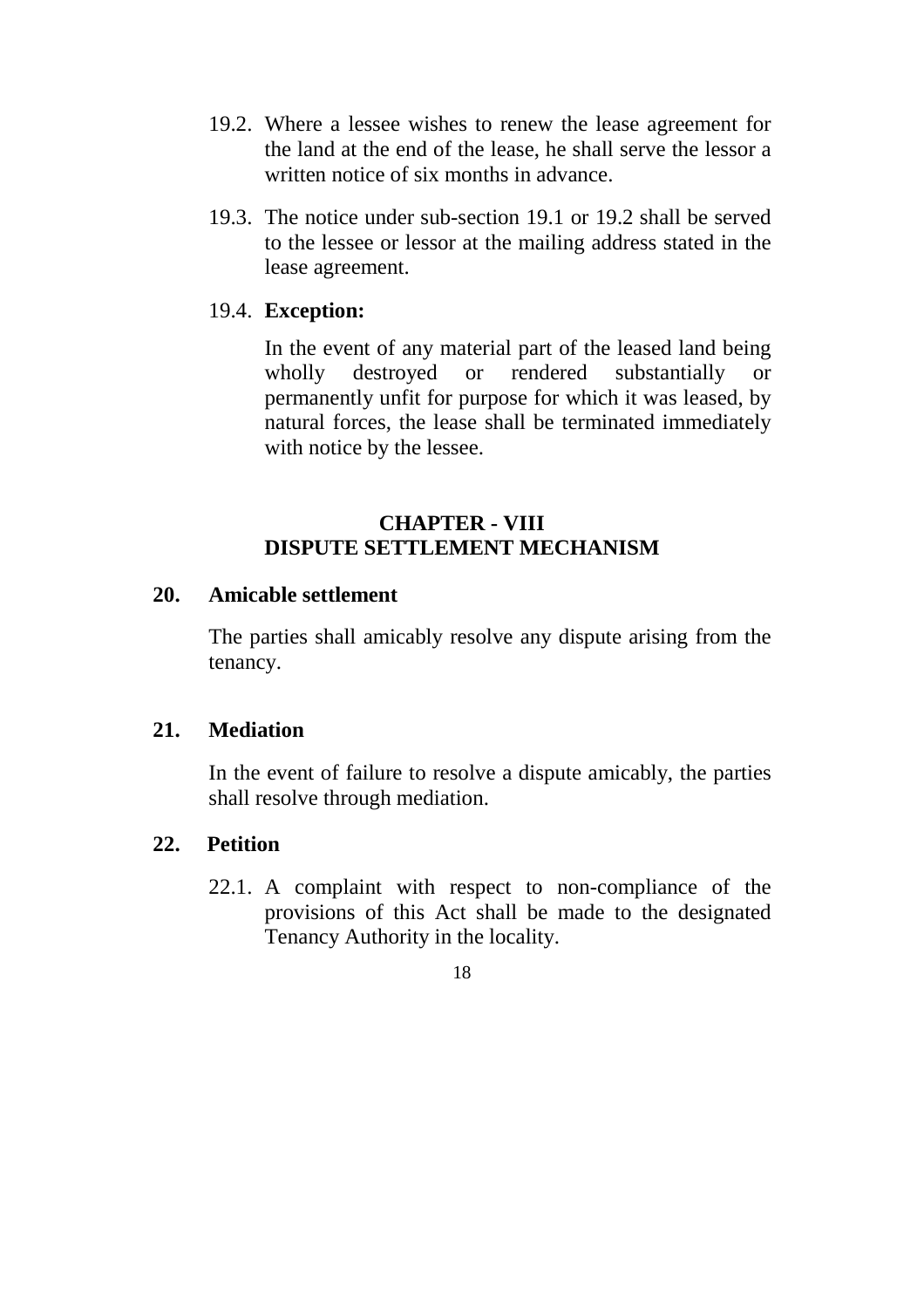- 22.2. The Dispute Settlement Committee shall hear the matter and give their written decision.
- 22.3. The party who is not satisfied with the decision of the Dispute Settlement Committee shall appeal to the Royal Court of Justice.

### **CHAPTER - IX FINE AND PENALTY**

#### **23. Unlawful rent increment**

The owner or lessor who increases the rent in contravention of Section 10 shall be liable for a fine equivalent to one month's rent. The owner or lessor shall refund the unlawful amount so charged.

#### **24. Disconnection of services and facilities**

- 24.1. The owner or lessor who contravenes sub-section 13.2.11. or 15.2.5. by disconnecting or withholding services and facilities enjoyed by the tenant or lessee without just and sufficient cause shall be liable for a fine equivalent two months rent. The services and facilities shall be restored immediately.
- 24.2. In the event of failure to restore the services and facilities immediately by the owner or lessor, the tenant or lessee may do so and the charges for restoration shall be deducted from the rent payable to the owner or lessor.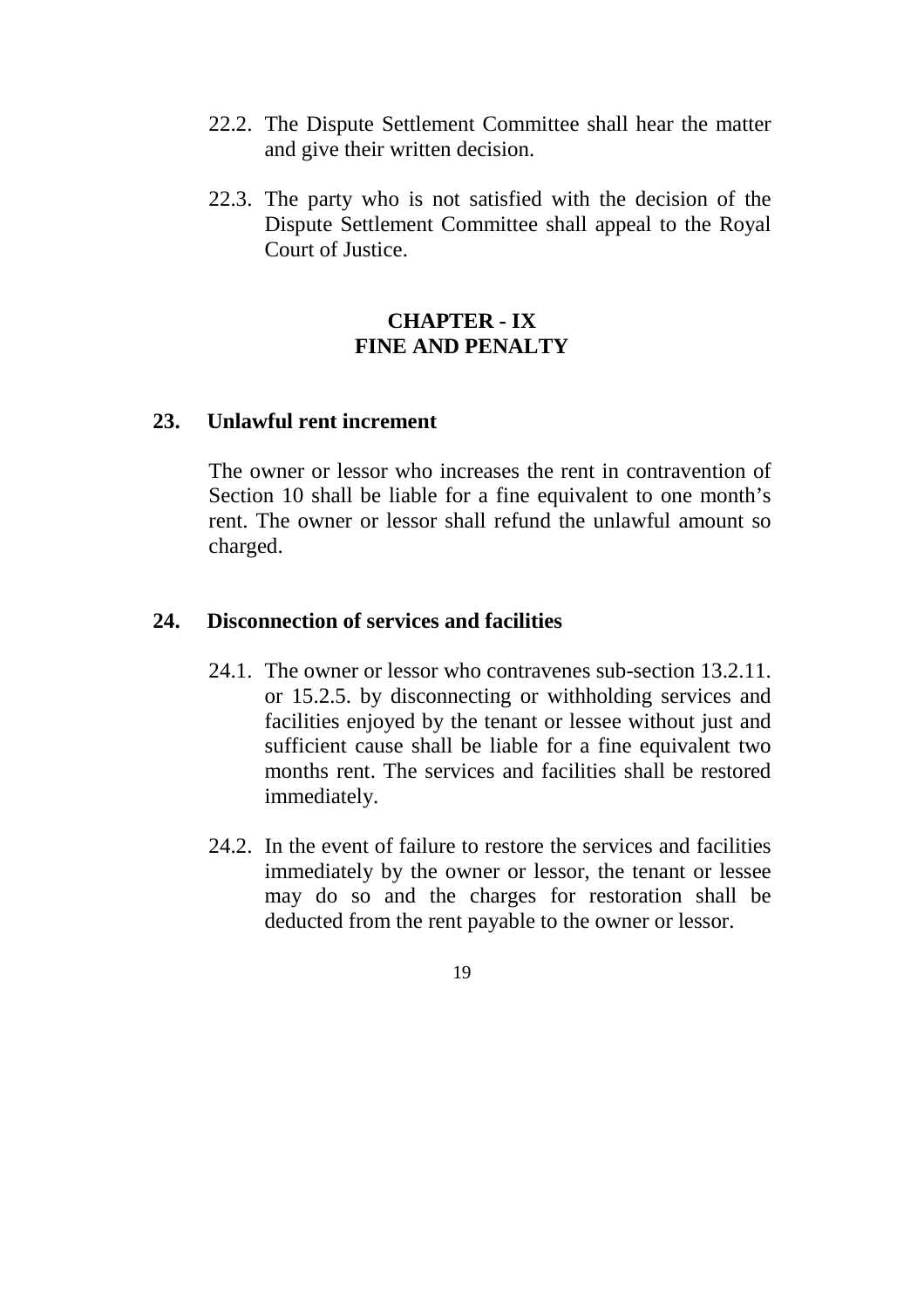### **25. Withholding security deposit**

The owner or lessor who fails to refund the security deposit as required by section 12 of this Act, shall pay to the tenant or lessee a compensation with lawful interest for the delay of days.

### **26. Unlawful eviction**

The owner or lessor who evicts the tenant or lessee otherwise than as allowed by subsection 13.1.3 or 15.1.4 shall be liable for a fine equivalent to three months rent. The person evicted shall be reinstated with possession of the rental unit or the leased land with compensation equivalent to two months rent.

### **27. Non-disclosure of information**

The lessor or lessee who does not disclose the information required to be disclosed under sub-sections 14.2.5 and 15.2.1 of this Act shall be liable for a fine equivalent to one month rent.

#### **28. Unlawful occupation**

28.1. The tenant or lessee who continues to occupy the rental unit or the leased land without renewing the agreement or after the eviction notice had been served in accordance with this Act shall be liable for a fine equivalent to two months rent.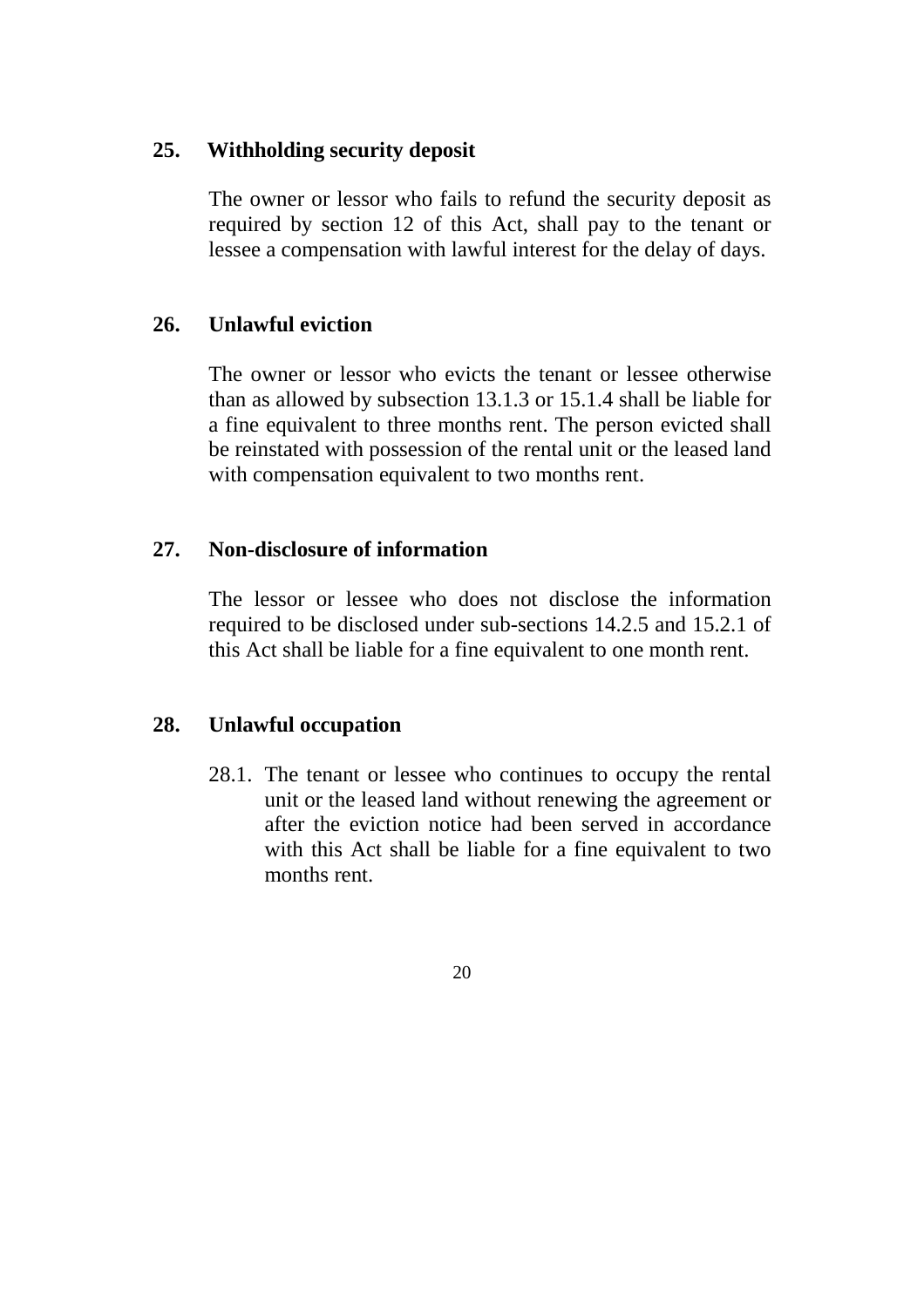28.2. The rent for such occupation shall be paid to the owner and the lessor at the same rate as rent was payable immediately before the expiry of the tenancy or the service of the eviction notice.

### **29. Unlawful vacation of the rental unit or leased land**

- 29.1. The tenant who vacates the rental unit otherwise than in accordance with this Act, shall be liable for a fine equivalent to two months rent.
- 29.2. The lessee who vacates the leased land in violation of this Act shall be liable for a fine equivalent to six months rent.

### **30. Unlawful sub-lease**

- 30.1. The tenant who sub-leases the rental unit in violation of this Act and the terms of the agreement shall be liable for a fine equivalent to two months rent. The sub-tenant shall be evicted and the tenant shall refund to the owner if any rent in excess of the original agreed rent is collected from the sub-tenant.
- 30.2. The lessee who sub-leases the leased land in violation of this Act and the terms of the agreement shall be liable for a fine equivalent to six months rent. The person whom the sub-lease is made shall be evicted and the lessee shall refund to the owner if any rent in excess of the original agreed rent is collected from the third person.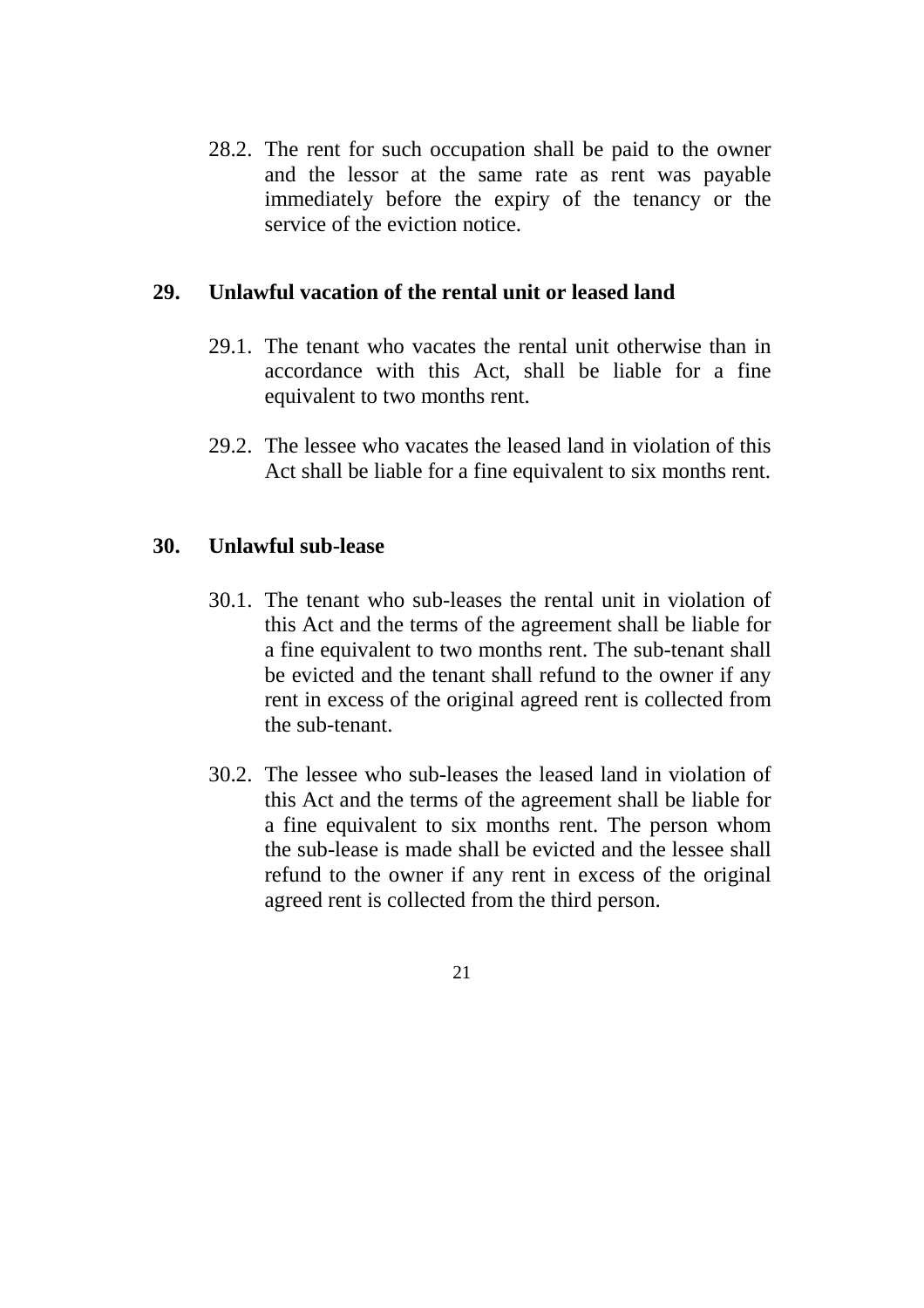#### **31. Breach of other obligation**

The owner, tenant, lessee or lessor who contravenes any other obligation under this Act shall be liable for a fine ranging from one month to three months wage rate of the national work force.

### **32. Authoritative Text**

If there is difference in the interpretation between the Dzongkha and the English texts, the Dzongkha text shall prevail.

### **33. Amendment**

Any provision of this Act may be amended, whenever necessary, by the National Assembly.

### **34. Definitions**

For the purpose of this Act:

- **34.1 "Act"** means the Tenancy Act of Bhutan 2004;
- **34.2 "Authority"** means the designated department under the Ministry of Works and Human Settlement;
- **34.3 "Agreement"** means the agreement required by section 6 of this Act;
- **34.4 "Emergency"** means an occasion when the rental unit or leased land is affected by the natural calamities;
- **34.5 "Lease"** means to grant exclusive right to another, to posses, occupy and use of land or house for specified term, in return for rent or other consideration;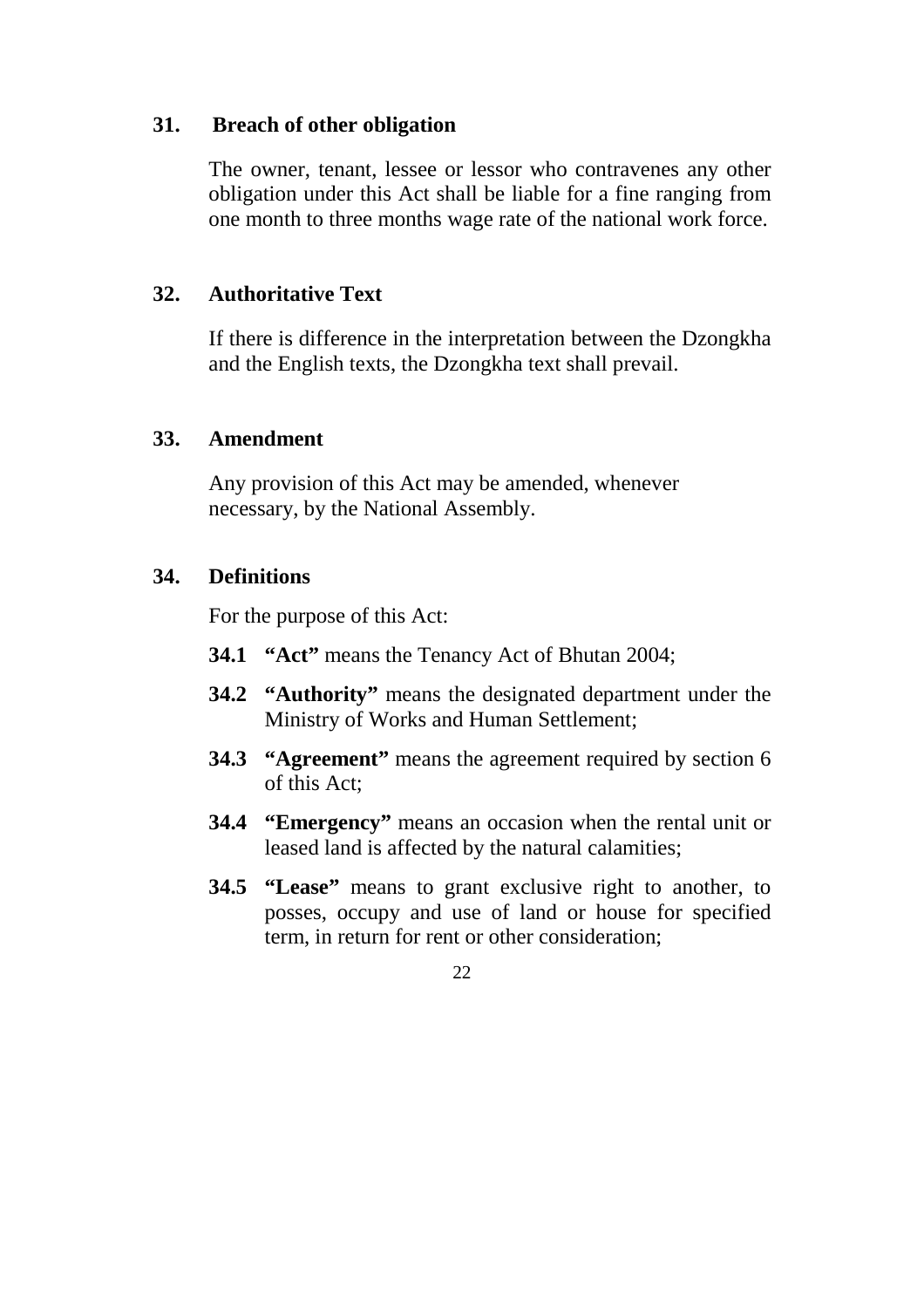- **34.6 "Lease agreement"** means the agreement required by Section 6.2 of this Act;
- **34.7 "Lessee"** means a person to whom a lease is made;
- **34.8 "Lessor"** means a person who grants a lease;
- **34.9 "Negligence"** means as defined under Bhutan Penal Code;
- **34.10 "Owner"** includes a person who owns a housing accommodation, a lawful successor, a legal entity or an authorized agent to rent such housing accommodation to others;
- **34.11 "Premises"** means surrounding and other forming part of the rental unit or leased land;
- **34.12 "Parties"** means the owner and the tenant or the lessor and lessee under this Act;
- **34.13 "Rent**" means any consideration paid for the use or occupancy of any property;
- **34.14 "Rental unit"** means a room or house and any associated land used or intended for use as rented residential or commercial premises;
- **34.15 "Security deposit"** means the sum of money deposited by the tenant or lessee with the owner or the lessor to protect the owner or lessor against contingencies arising out of tenancy due to tenant or lessee;
- **34.16 "Substantial damage"** means such damage which endangers the life and property;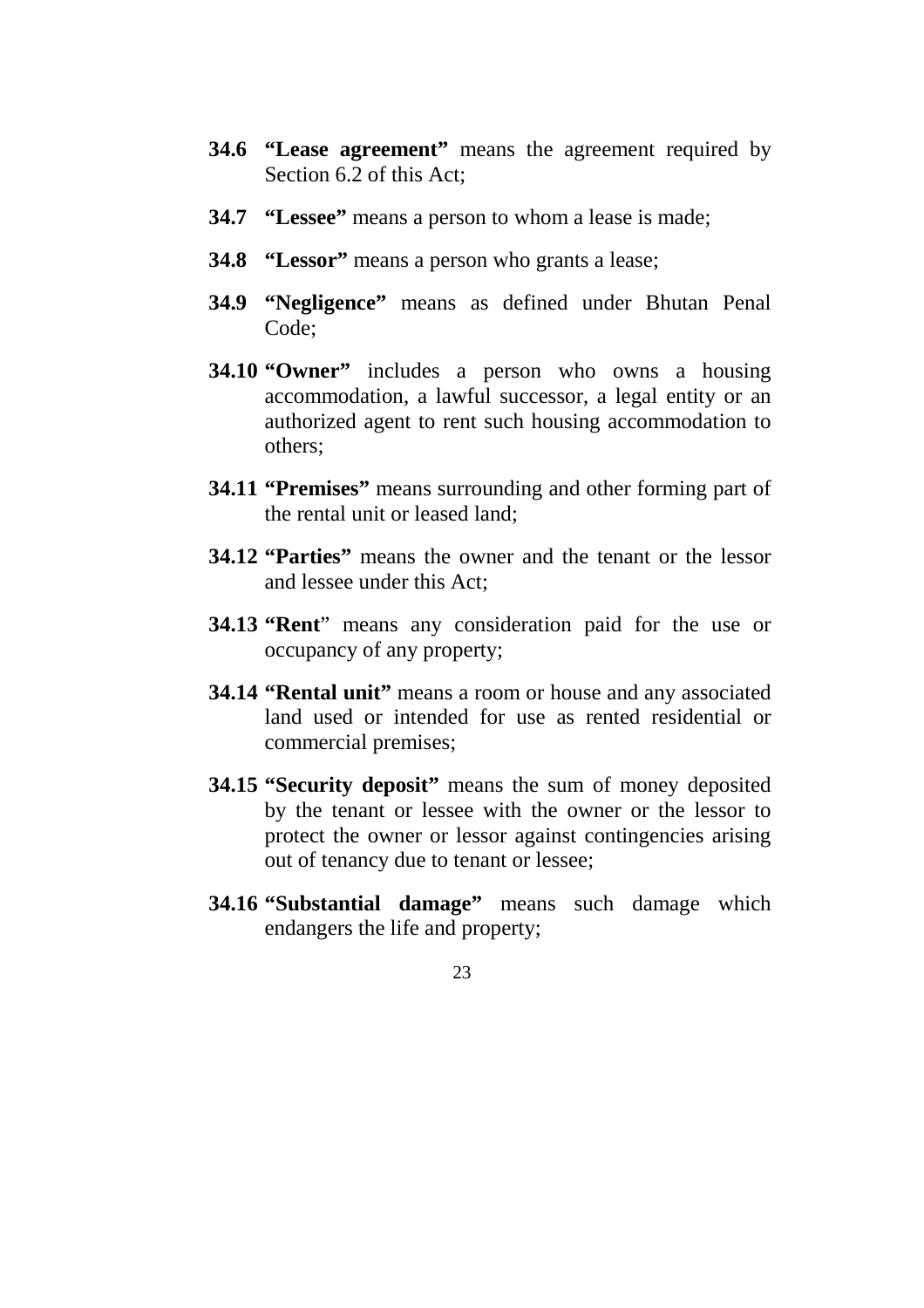- **34.17 "Store"** means a place where goods or supplies are stored;
- **34.18 "Services and facilities"** includes those services and facilities listed in schedule I;
- **34.19 "Sub-lease"** means sharing of a rental unit or leased land by a tenant or lessee with a third person;
- **34.20 "Tenancy"** means the possession and occupancy of a rental unit or leased land in consideration for rent over a certain period under the tenancy agreement;
- **34.21 "Tenant"** means a person who holds or possesses a rental unit for rent, and includes his family members;
- **34.22 "Warehouse"** means a building or structure used to store goods or any other items for a length of time.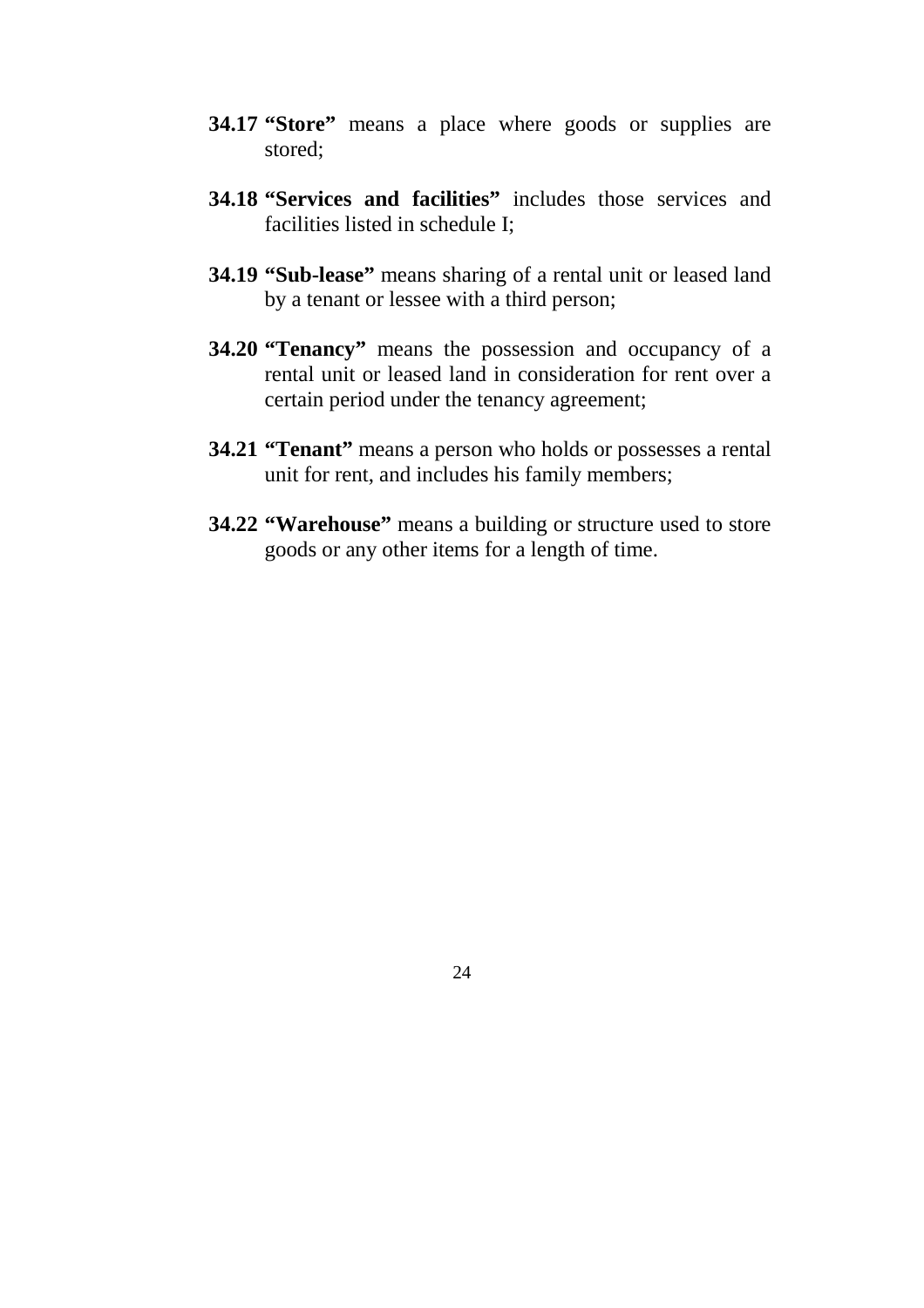# **Schedule I.**

- (a) Water services.
- (b) Electricity services.
- (c) Telephone services.
- (d) Television services.
- (e) Furniture, appliances and furnishings.
- (f) Parking and related facilities.
- (g) Laundry facilities.
- (h) Elevator facilities.
- (i) Common recreational facilities.
- (k) Garbage disposal facilities and related services.
- (l) Cleaning and maintenance services.
- (m) Storage facilities.
- (n) Intercom system.
- (o) Cable television facilities.
- (p) Heating facilities and services.
- (q) Air-conditioning facilities.
- (r) Utilities and related services.
- (s) Security Facilities.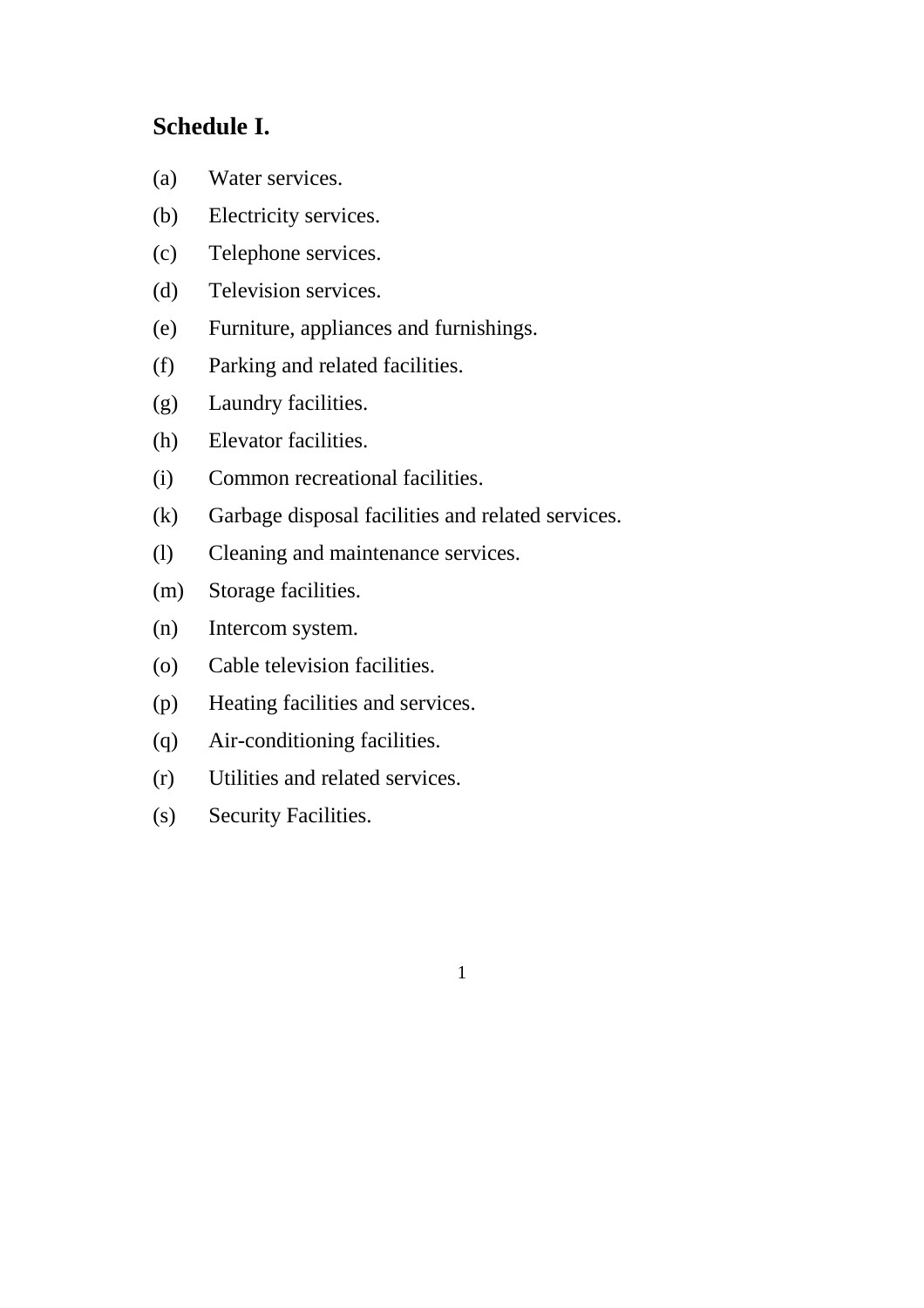# **Schedule II**

# **Rental Agreement (Sample)**

| THIS RENTAL AGREEMENT made thisday of of the |  |
|----------------------------------------------|--|
|                                              |  |
| Block:Dungkhag/Dzongkhag:Residence:          |  |
| Identity/Passport No:House No:Thram No:      |  |
|                                              |  |

#### AND

WHEREBY IT IS AGREED as follows: -

- (a) The duration ...................................................................
- (b) The amount of the monthly rent for the rental unit ........
- (c) Purpose ...........................................................................
- (d) Entry condition report .....................................................

IN WITNESS WHEREOF the parties hereto have hereunto set their hands the days and years first above written.

### SIGNED BY:

For and on behalf of the Owner

In the presence of:

For and on behalf of the tenant

In the presence of: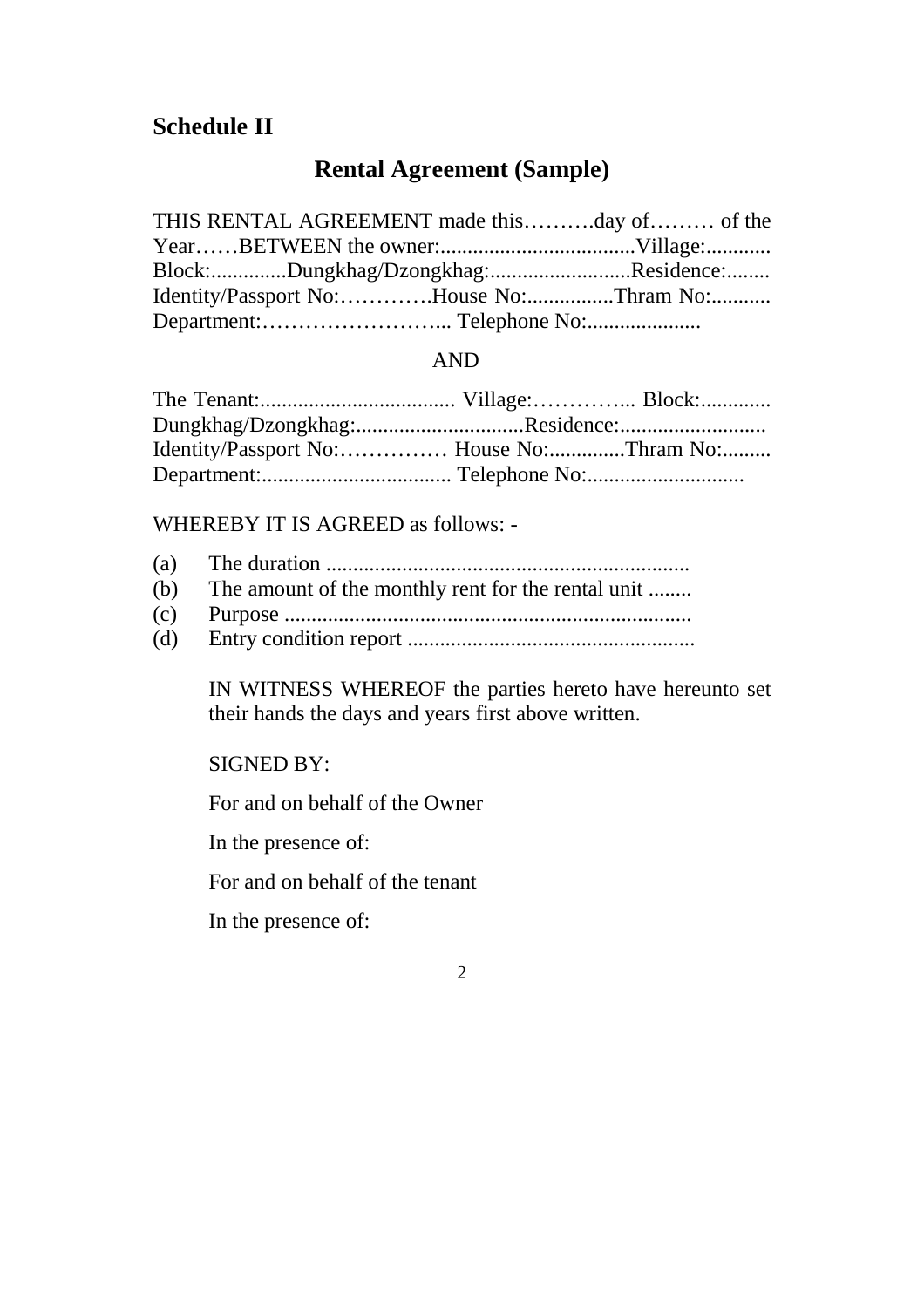# **Schedule III**

# **Lease Agreement (Sample)**

| Block:Dungkhag/Dzongkhag:Residence:     |  |
|-----------------------------------------|--|
| Identity/Passport No:House No:Thram No: |  |
|                                         |  |

#### AND

| Dungkhag/Dzongkhag:Residence:           |  |
|-----------------------------------------|--|
| Identity/Passport No:House No:Thram No: |  |
|                                         |  |

WHEREBY IT IS AGREED as follows:-

- (a) The duration of the lease ...................................................
- (b) The amount of the monthly rent for the leased land .........
- (c) Purpose ..............................................................................
- (d) Entry condition report .......................................................

IN WITNESS WHEREOF the parties hereto have hereunto set their hands the days and years first above written.

SIGNED BY:

For and on behalf of the Lessor In the presence of:

For and on behalf of the Lessee In the presence of: